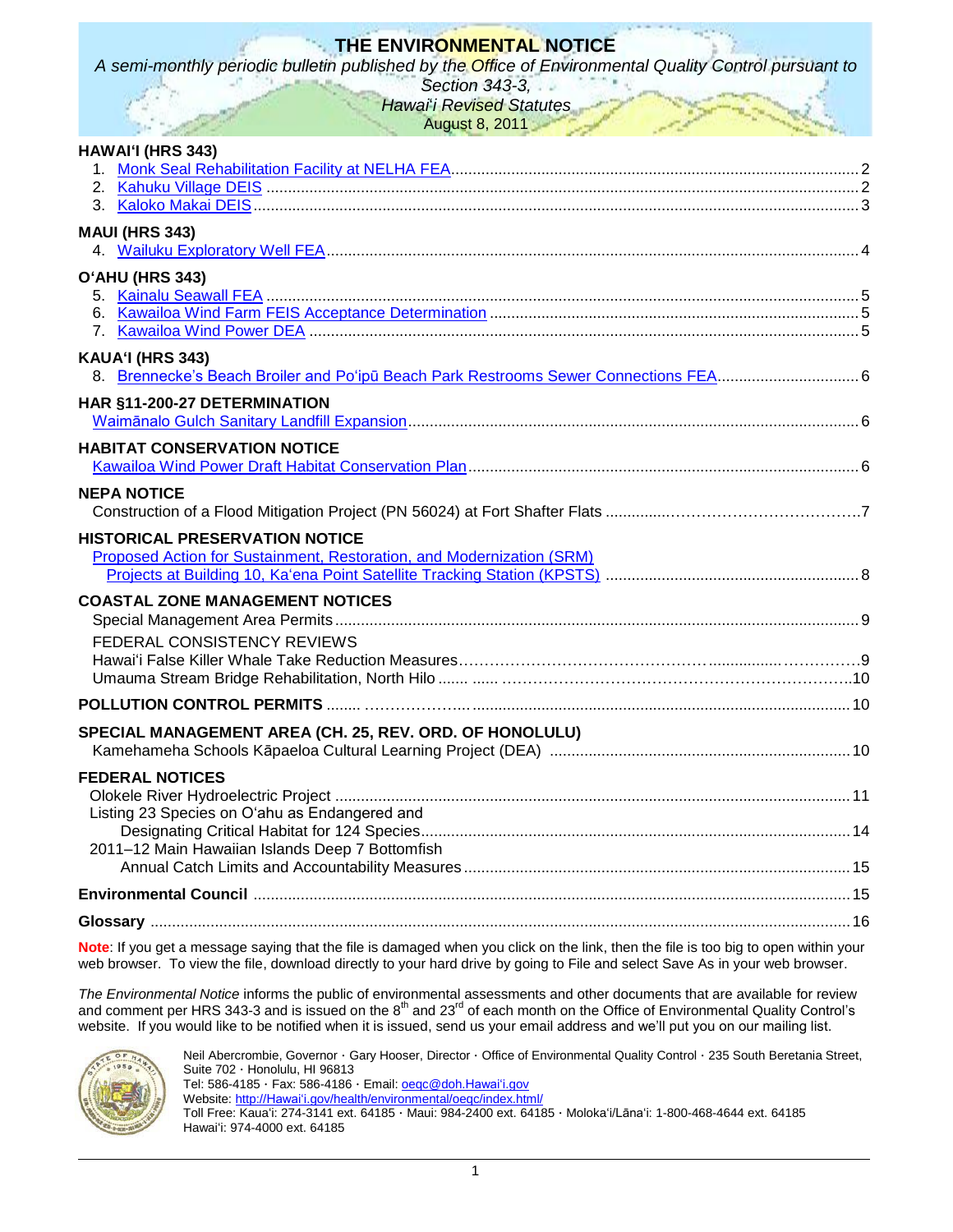## **HAWAIʻI (HRS 343)**

|                                                                                  | 1. Monk Seal Rehabilitation Facility at NELHA Final EA (FONSI)                      | Location                                         |  |
|----------------------------------------------------------------------------------|-------------------------------------------------------------------------------------|--------------------------------------------------|--|
| Island:                                                                          | Hawaiʻi                                                                             |                                                  |  |
| <b>District:</b>                                                                 | North Kona                                                                          |                                                  |  |
| TMK:                                                                             | (3rd) 7-3-043:042                                                                   | Kahaluu-Keauhouo o Honalo<br>Captain o Honaunau- |  |
| <b>Permits:</b>                                                                  | Building Permit, Grading Permit, Plan Approval and                                  |                                                  |  |
|                                                                                  | Special Management Area Permit (obtained in previous                                | Pahala                                           |  |
|                                                                                  | approvals), National Pollutant Discharge Elimination                                |                                                  |  |
|                                                                                  | System Permit, Individual Wastewater System Permit,                                 |                                                  |  |
| Development and Design Guidelines Approval, Chapter 6e Historic Sites Clearance, |                                                                                     |                                                  |  |
|                                                                                  | <b>Aeronautical Study Clearance</b>                                                 |                                                  |  |
| <b>Applicant:</b>                                                                | The Marine Mammal Center, 2000 Bunker Road, Fort Cronkhite, Sausalito, California   |                                                  |  |
|                                                                                  | 94965. Contact: Tony Promessi, (415) 289-7372                                       |                                                  |  |
| <b>Approving</b>                                                                 |                                                                                     |                                                  |  |
| Agency:                                                                          | Natural Energy Laboratory of Hawai'i Authority NELHA, 73-4460 Queen Ka'ahumanu      |                                                  |  |
| Highway, #101, Kailua-Kona, Hawai'i 96740. Contact: Jeff Nichols, (808) 327-9585 |                                                                                     |                                                  |  |
| <b>Consultant:</b>                                                               | Geometrician Associates, PO Box 396, Hilo, Hawai'i 96721. Contact: Ron Terry, (808) |                                                  |  |
|                                                                                  | 969-7090                                                                            |                                                  |  |
| Status:                                                                          | Finding of No Significant Impact (FONSI) Determination                              |                                                  |  |

Project Location

The Marine Mammal Center proposes a facility for the rehabilitation of endangered Hawaiian monk seals (*Monachus schauinslandi*) on a 2.6-acre property under the control of the Natural Energy Laboratory of Hawaiʻi Authority (NELHA), an agency of the State of Hawaiʻi, at Keāhole Point. The Hawaiian monk seal is a critically endangered species on the verge of extinction that needs aggressive intervention to successfully recover. The project consists of a holding facility with four in-ground pools designed specifically for monk seal, surrounded by concrete haul-outs, work areas, and walkways, and covered with a shade structure. The pools will be supplied with both warm and cold NELHA-supplied seawater to precisely regulate temperature. Wastewater will be treated and re-circulated, with solids separated and disposed of off-site. Impacts include grading of the Pāhoehoe surface and associated minor impacts on sedimentation, dust, noise, and visual quality, all of which will be temporary and mitigated. *Maiapilo* plants will be avoided as feasible and used in landscaping. No archaeological sites are present on the site and a nearby archaeological site will be protected during facility construction and operation. The project is coordinating with trail organizations and should not affect shoreline resources or access in any way.

## **2. [Kahuku Village](http://oeqc.doh.hawaii.gov/Shared%20Documents/EA_and_EIS_Online_Library/Hawaii/2010s/2011-08-08-DEIS-Kahuku-Village-Vol1.pdf) Draft EIS (also [Volume](http://oeqc.doh.hawaii.gov/Shared%20Documents/EA_and_EIS_Online_Library/Hawaii/2010s/2011-08-08-DEIS-Kahuku-Village-Vol2.pdf) 2 and [Volume 3\)](http://oeqc.doh.hawaii.gov/Shared%20Documents/EA_and_EIS_Online_Library/Hawaii/2010s/2011-08-08-DEIS-Kahuku-Village-Vol3.pdf)**

| Island:            | Hawai'i                                                                                  |                                           |
|--------------------|------------------------------------------------------------------------------------------|-------------------------------------------|
| <b>District:</b>   | Kau                                                                                      |                                           |
| TMK:               | $(3)$ 9-2-001:072                                                                        | Kailua Kona C<br>Kahaluu-Keauhouo o Honak |
| Permits:           | County General Plan amendment, State Land Use                                            | Captain o Honaunau-Napor                  |
|                    | District Boundary Amendment, Zone Change, Special                                        | Pahala                                    |
|                    | Management Area Permit, Subdivision Approval, Plan                                       | Project                                   |
|                    | Approval, NPDES Permit, Grading and Building Permits                                     | Location                                  |
| <b>Applicant:</b>  | Nani Kahuku Aina, LLC, 99-0880 Iwaena Street, Aiea,                                      |                                           |
|                    | Hawai'i 96701. Contact: Katherine Peroff, (808) 487-1445                                 |                                           |
| <b>Approving</b>   |                                                                                          |                                           |
| Agency:            | County of Hawai'i Planning Department, 101 Pau'ahi Street, Suite 3, Hilo, Hawai'i 96720. |                                           |
|                    | Contact: Bobby Jean Leithead Todd, (808) 961-8288                                        |                                           |
| <b>Consultant:</b> | PBR Hawai'i, 1001 Bishop Street, ASB Tower, Suite 650, Honolulu, Hawai'i 96813.          |                                           |
|                    | Contact: Thomas S. Witten, (808) 521-5631                                                |                                           |
| <b>Status:</b>     | Statutory 45-day comment period; comments are due on September 21, 2011. Send            |                                           |
|                    | comments to the Applicant, Approving Agency and the Consultant                           |                                           |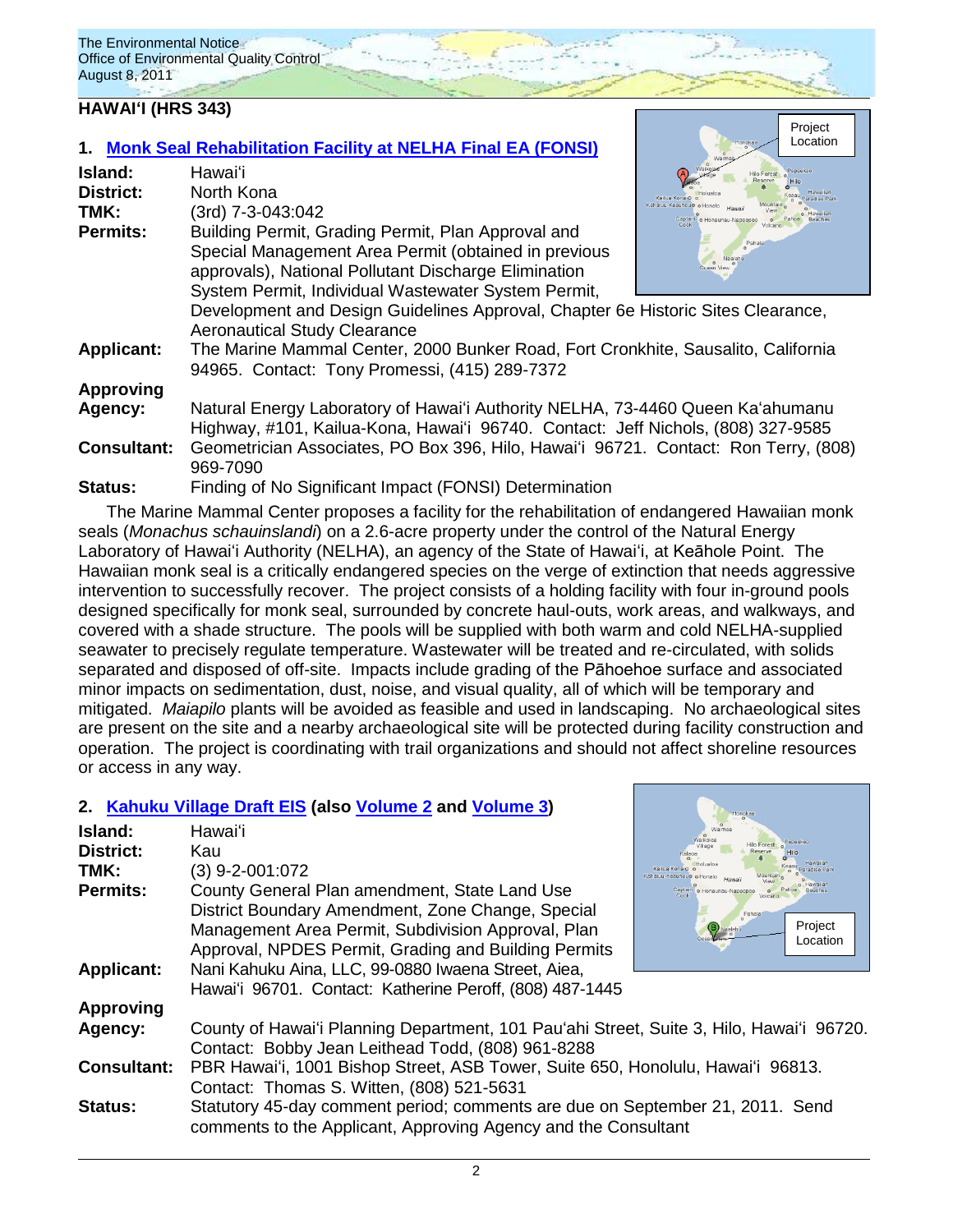The vision for Kahuku Village calls for balanced development, creating a community that respects and stewards the Site's natural and cultural resources. Revenue generating land uses will be balanced with and help to fund resource stewardship and preservation efforts. One of the cornerstones of Kahuku Village is the creation of the Kahuku Hawaiian Heritage Center (KHHC), a Hawaiʻi nonprofit corporation. KHHC will be empowered to steward and preserve the Site's many resources. The KHHC also will formalize and perpetuate the research and education programs already conducted onsite, enable expansion of programs, and promote an awareness and appreciation for the many natural and cultural resources that the Kahuku ahupuaʻa possesses. Approximately 500-acres of land in the vicinity of Pōhue Bay will be dedicated to the Hawaiian Heritage Center (HHC), although it is anticipated that the KHHC will be entrusted to steward and protect significant natural and cultural resources throughout the Site.

Residential, commercial and visitor uses will be confined to a Mixed-Use Village in the makai portion of the Site. The Mixed-Use Village encompasses about 1,600 acres, exclusive of the HHC and Shoreline Conservation Area. Approximately 125-acres of land near Māmalahoa Highway adjacent to the Hawaiian Ocean View Ranchos development is proposed to be dedicated to State and County agencies for civic facilities. The balance of the site will remain as open space in the form of archaeological preserves, parks, trails, and other open space.

Project

## **3. [Kaloko Makai](http://oeqc.doh.hawaii.gov/Shared%20Documents/EA_and_EIS_Online_Library/Hawaii/2010s/2011-08-08-DEIS-Kaloko-%20Makai-Vol1.pdf) Draft EIS Volume 1 [\(Volume 2\)](http://oeqc.doh.hawaii.gov/Shared%20Documents/EA_and_EIS_Online_Library/Hawaii/2010s/2011-08-08-DEIS-Kaloko-%20Makai-Vol2.pdf)**

| Island:<br><b>District:</b> | Hawaiʻi<br>North Kona                                                                                                                                                                                                                                                                                                            | Location<br>Honokaa<br>Waikol                               |  |
|-----------------------------|----------------------------------------------------------------------------------------------------------------------------------------------------------------------------------------------------------------------------------------------------------------------------------------------------------------------------------|-------------------------------------------------------------|--|
| TMK:                        | (3) 7-3-09: 017, 025, 026, 028, 63 and portions of 19<br>and 62                                                                                                                                                                                                                                                                  | illo Forest<br>Kailua Kona O o<br>Cahaluu-Keauhouo o Honalo |  |
| <b>Permits:</b>             | State Land Use District Boundary Amendment, Approval<br>of Wastewater Treatment Facility, NPDES General<br>Permit, NPDES Individual Permit, NPDES for<br>Hydrotesting, NPDES for Dewatering, Noise Permits, Air                                                                                                                  | Captain o Honaunau-Napoop<br>Pahala<br>Naalehu              |  |
|                             | Quality Permits, Underground Injection Control Permits,                                                                                                                                                                                                                                                                          |                                                             |  |
|                             | Certificate of Need (for medical facilities), Well Construction and Pump Installation<br>Permits, Chapter 6E, HRS Historic Preservation, Incidental Take License, Habitat                                                                                                                                                        |                                                             |  |
|                             | Conservation Plan, Permits to Perform Work Within State Right-of-Way, Zone Change,<br>Subdivision, Plan Approval, Grading, Grubbing and Stockpiling Permits; Building Permits,<br>Permit to Perform Work Within County Right-of-Way, Utility Companies, Utility Service<br>Requirements, Permits Regarding Work on Utility Lines |                                                             |  |
| <b>Applicant:</b>           | SCD-TSA Kaloko Makai, LLC, 1100 Alakea Street, 27 <sup>th</sup> Floor, Honolulu, Hawai'i 96813.<br>Contact: Peter Phillips, (808) 537-2200                                                                                                                                                                                       |                                                             |  |
| <b>Approving</b>            |                                                                                                                                                                                                                                                                                                                                  |                                                             |  |
| Agency:                     | State Land Use Commission, P.O. Box 2359, Honolulu, Hawai'i 96804. Contact:<br>Orlando Dan Davidson, (808) 587-3822                                                                                                                                                                                                              |                                                             |  |
| <b>Consultant:</b>          | Wilson Okamoto Corporation, 1907 S. Beretania Street, Suite 400, Honolulu, Hawai'i<br>96826. Contact: Earl Matsukawa, (808) 946-2277                                                                                                                                                                                             |                                                             |  |
| <b>Status:</b>              | Statutory 45-day comment period; comments are due on September 21, 2011. Send<br>comments to the Applicant, Approving Agency and the Consultant                                                                                                                                                                                  |                                                             |  |

SCD-TSA Kaloko Makai, LLC proposes to develop Kaloko Makai, a residential, mixed-use development, on approximately 1,139 acres of undeveloped land in Kaloko, North Kona, Hawaiʻi. The site is approximately 3 miles south of the Kona International Airport at Keāhole and 3.5 miles north of the town of Kailua.

The proposed project is situated on lands within the State Land Use Conservation, Agricultural, and Urban Districts, necessitating a petition for State Land Use District Boundary Amendment to Urban for that portion of the project area that is not currently within the State Land Use Urban District. Reclassification from the Conservation and Agricultural Districts to the Urban District is being sought, to be followed by a County of Hawaiʻi Zone Change. The preparation of this EIS is triggered by the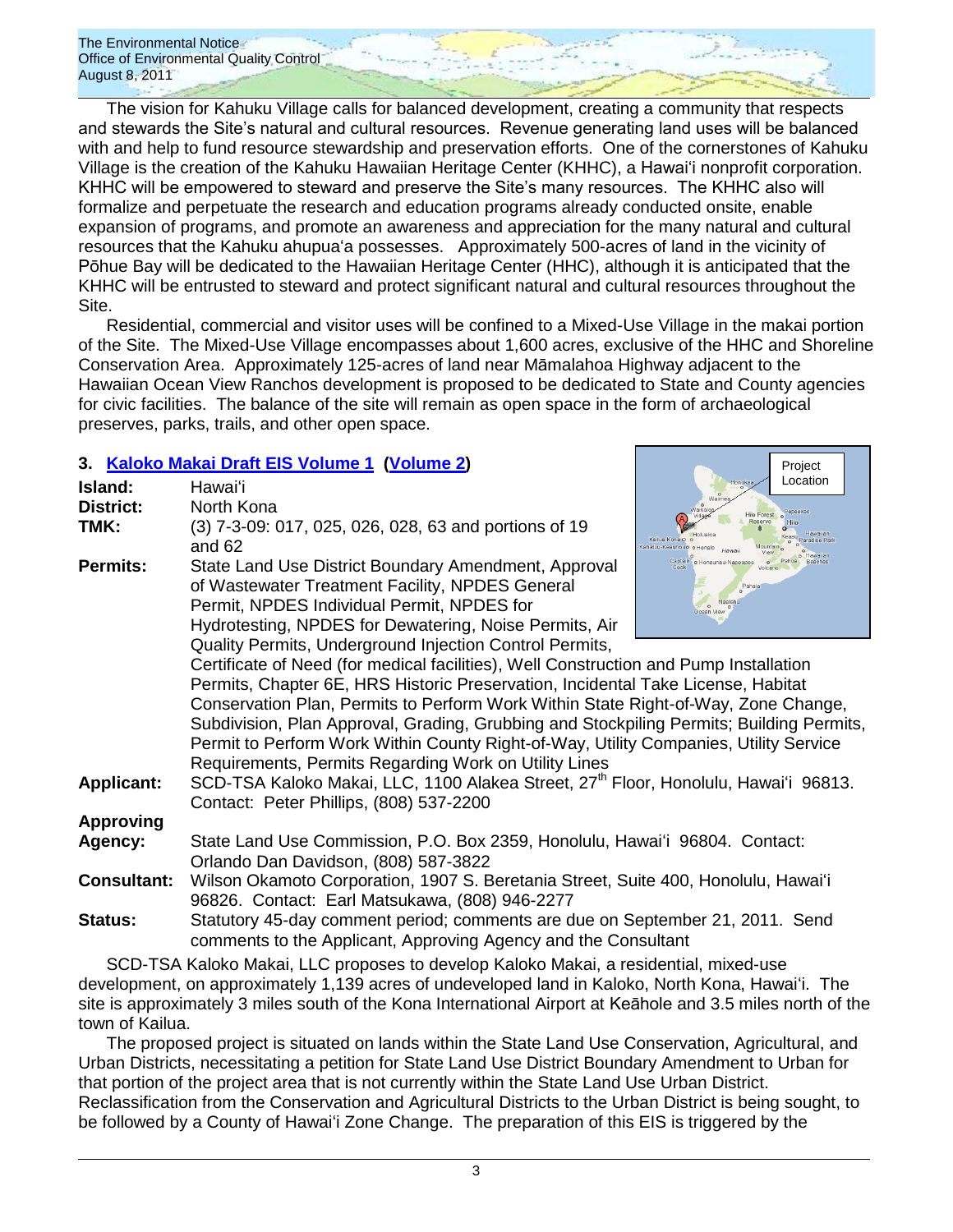reclassification of Conservation District lands within the project area. Other possible EIS triggers include the use of State and/or County lands or funds in developing of the project and construction of a wastewater treatment plant.

The proposed project is identified as a Neighborhood Transit Oriented Development (TOD) in the Kona Community Development Plan. Kaloko Makai will be a residential community, with supporting commercial, infrastructure, educational, recreational and open space uses. Kaloko Makai is planned to have approximately 5,000-single and multi-family units, including affordable housing in accordance with County of Hawaiʻi requirements, up to 1.1-million square feet of gross leasable area for commercial (office and retail) uses, a 120-room Lodge and Business Center, 75-acres of light industrial uses, three public school sites and a 150-acre Dryland Forest preserve, with additional park and open space uses. Kaloko Makai will also provide 40 acres of land to be used for the development of a regional hospital. The project also involves development of up to four potable well sites within a well field of approximately 18 acres of land mauka of the Kaloko Makai project site.

## **MAUI (HRS 343)**

## **4. [Wailuku Exploratory Well](http://oeqc.doh.hawaii.gov/Shared%20Documents/EA_and_EIS_Online_Library/Maui/2010s/2011-08-08-FEA-Wailuku-Exploratory-Well.pdf) Final EA**

| Island:   | Maui                     |  |
|-----------|--------------------------|--|
| District: | Wailuku                  |  |
| TMV.      | $(0)$ $\Omega$ $E$ $(0)$ |  |

**TMK:** (2) 3-5-001:100 (por.)



**Permits:** NPDES, Commission on Water Resource Management Permits, DOH Wellhead Protection, Noise, Building, Grading, Project District Phase III

### **Proposing/Determination**

**Agency:** County of Maui, Department of Water Supply, 200 South High Street, 5<sup>th</sup> Floor, Wailuku, Hawaiʻi 96793. Contact: Tom Ochwat, (808) 270-7816

**Consultant:** Munekiyo & Hiraga, Inc., 305 High Street, Suite 104, Wailuku, Hawaiʻi 96793. Contact: Leilani Pulmano, (808) 244-2015

**Status:** Finding of No Significant Impact (FONSI) Determination

The County Department of Water Supply (DWS) plans to construct an exploratory well in Wailuku, Maui within the Iao Aquifer System to replace Shaft 33, an existing water source. The Proposed Wailuku Exploratory Well is being developed as part of DWS's continuing efforts to disperse the pumping within the aquifer.

Approximately 12,000 square feet of land will be acquired for the well site. Pump and water quality tests will be performed to determine the exploratory well's suitability as a new potable water source. Should the tests confirm its suitability, a separate Environmental Assessment will be prepared for a permanent well and pumping station.

The proposed project may result in short-term construction-related noise and air quality impacts. Such impacts will be mitigated by appropriate best management practices. In the long-term, no substantial adverse impacts to existing natural resources are anticipated. Consequently, significant adverse secondary impacts are not anticipated. The proposed project is one (1) of four (4) water wells planned to replace Shaft 33. The four (4) replacement wells will disperse pumping throughout the aquifer and positively impact the water quality and the sustainability of the aquifer. The four (4) wells are not anticipated to cumulatively have a negative impact on the physical environment.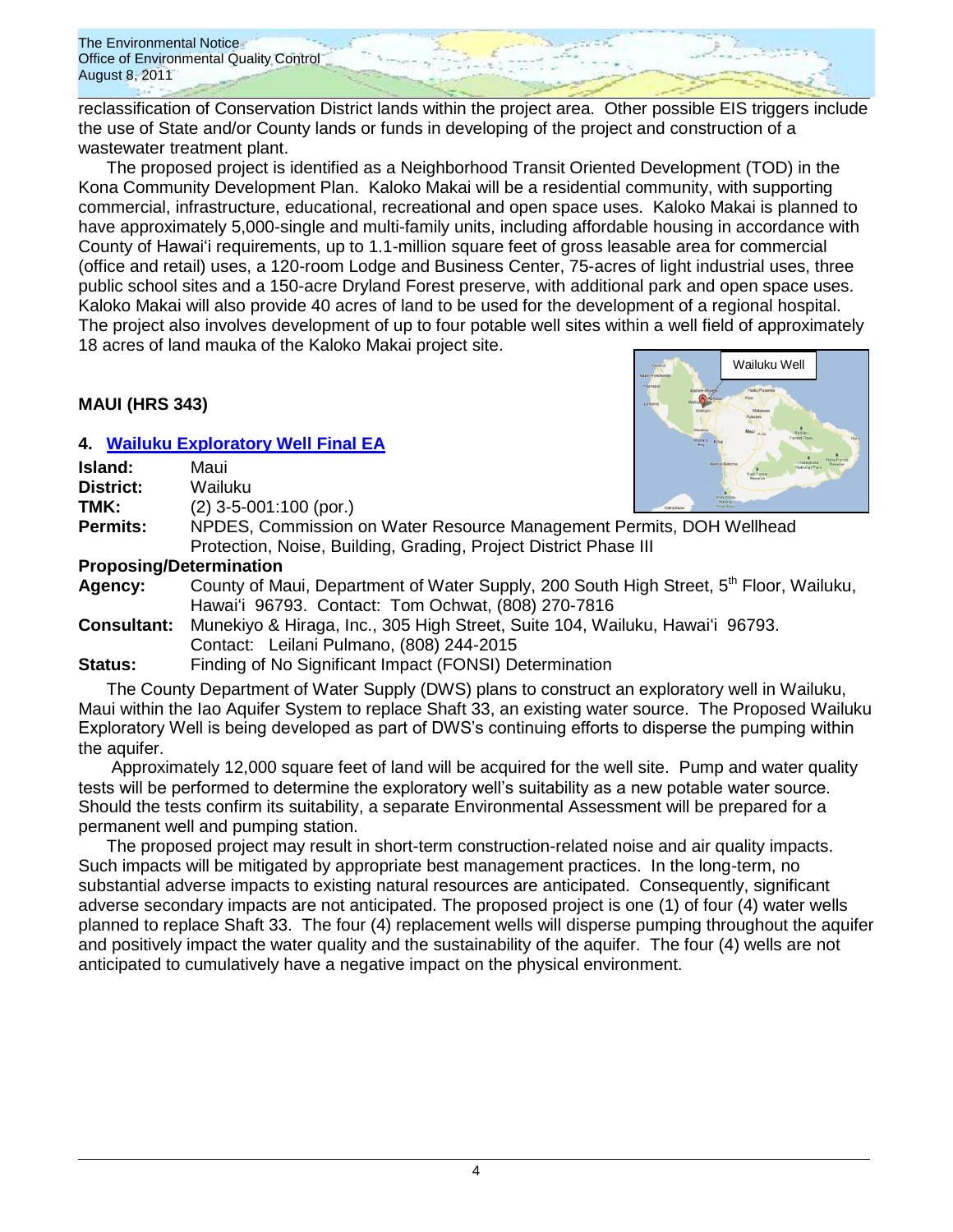## **OʻAHU (HRS 343)**

### **5. [Kainalu Seawall](http://oeqc.doh.hawaii.gov/Shared%20Documents/EA_and_EIS_Online_Library/Oahu/2010s/2011-08-08-FEA-Kainalu-Seawall.pdf) Final EA**

| Island:            | Oʻahu                                                                                             | Kaaswa<br>Seawall<br>Forest Reserv<br>Kahana V |
|--------------------|---------------------------------------------------------------------------------------------------|------------------------------------------------|
| <b>District:</b>   | Honolulu                                                                                          | Makaha Waiana                                  |
| TMK:               | $3 - 1 - 003$ ; 001                                                                               | Nanaku                                         |
| <b>Permits:</b>    | Conservation District Use, Certified Shoreline, Army                                              | <b>Village Par</b>                             |
|                    | Corps of Engineers Nationwide Permit, Department of<br>Health Dewatering permit                   |                                                |
| <b>Applicant:</b>  | Tropical Sands Apartments, Inc., 711 Kapi'olani Boulevard, Suite 2755, Honolulu, Hawai'i<br>96813 |                                                |
| <b>Approving</b>   |                                                                                                   |                                                |
| Agency:            | State of Hawai'i Department of Land and Natural Resources – OCCL, 1151 Punchbowl                  |                                                |
|                    | Street, Room 131, Honolulu, Hawai'i 96813                                                         |                                                |
| <b>Consultant:</b> | PlanPacific, Inc, 1001 Bishop Street, Suite 2755, Honolulu, Hawai'i 96813.                        |                                                |
|                    | Contact: Kenji Salmoiraghi, (808) 521-9418                                                        |                                                |
| <b>Status:</b>     | Finding of No Significant Impact (FONSI) Determination                                            |                                                |

Kainalu

The Kainalu Apartment building has been experiencing deteriorating conditions in regards to the property's seawall. Erosion and the undermining of sand have caused the wall to deteriorate and collapse in sections and have created a potentially dangerous situation for the property owners as well as those who use the adjacent public property.

If left unattended, increasing damage to the wall would potentially jeopardize the building foundation causing great loss of private property as well as impacting the adjacent public property buy creating a hazard zone scattered with debris.

Replacement of the wall will take place on private property using the same footprint as the original wall, and will not significantly impact the adjacent properties or the surrounding community, but will provide the property with a property seawall and serve to protect the building from current natural conditions. The construction period will be short, but will impact the area visually as well as with construction noise and degraded water quality in the immediate vicinity during the duration. Best Management Practices will be used to mitigate any necessary short term impacts.

## **6. Kawailoa Wind Farm Final [EIS Acceptance Determination](http://oeqc.doh.hawaii.gov/Shared%20Documents/EA_and_EIS_Online_Library/Oahu/2010s/2011-08--08-FEIS-Kawailoa-Wind-Farm-Acceptance-Determination.pdf)**

The Department of Business, Economic Development and Tourism accepted the [Kawailoa Wind](http://oeqc.doh.hawaii.gov/Shared%20Documents/EA_and_EIS_Online_Library/Oahu/2010s/2011-07-08-FEIS-Kawailoa-Wind-Farm.pdf)  Farm [Final EIS.](http://oeqc.doh.hawaii.gov/Shared%20Documents/EA_and_EIS_Online_Library/Oahu/2010s/2011-07-08-FEIS-Kawailoa-Wind-Farm.pdf) The final EIS was publisned in [The Environmental Notice,](http://oeqc.doh.hawaii.gov/Shared%20Documents/Environmental_Notice/Archives/2010s/2011-07-08.pdf) July 8, 2011.

## **7. [Kawailoa Wind Power Draft](http://oeqc.doh.hawaii.gov/Shared%20Documents/EA_and_EIS_Online_Library/Oahu/2010s/2011-08-08-DEA-Kawailoa-Wind-Power-Habitat-Conservation-Plan.pdf) EA**

| Island:<br><b>District:</b><br>TMK:<br>Permits:<br><b>Applicant:</b> | Oʻahu<br>Waialua<br><b>Incidental Take License</b>                                                                                                                                | 6-1-005:001, 6-1-006:001, 6-1-007:001, 6-2-009:001, 6-2-011:001<br>First Wind; Kawailoa Wind Power LLC, 810 Richards St, #650, Honolulu, HI 96813-4714. |  |
|----------------------------------------------------------------------|-----------------------------------------------------------------------------------------------------------------------------------------------------------------------------------|---------------------------------------------------------------------------------------------------------------------------------------------------------|--|
|                                                                      | Contact: (808) 695-3300                                                                                                                                                           | Kawailoa Wind Power                                                                                                                                     |  |
| <b>Approving</b>                                                     |                                                                                                                                                                                   | Pupuker                                                                                                                                                 |  |
| Agency:                                                              | Department of Land and Natural Resources, Division of<br>Forestry and Wildlife, 1151 Punchbowl Street, Room<br>325, Honolulu, Hawai'i 96815. Contact: (808) 587 0166              | <b>Punatuu</b><br>Halelwa<br>Mokritein.<br>Mokuleia <sub> a</sub><br><b>Eorest Reserve</b><br>Wahiaw<br>Makaha<br><b>Valley</b>                         |  |
| <b>Consultant:</b>                                                   | SWCA Environmental Consultants, 201 Merchant Street,<br>Suite 2310, Honolulu, HI 96813. Contact: (808) 548-<br>7922                                                               | Makaha<br>Wajan<br>Vilage Park<br>Nanakuli<br><b>Hickam AFB</b>                                                                                         |  |
| <b>Status:</b>                                                       | Anticipated Finding of No Significant Impact. 30-day<br>comment period begins; comments are due on September<br>6, 2011. Send comments to the Proposing Agency and the Consultant | Honolulu<br>Mamala Bay                                                                                                                                  |  |

5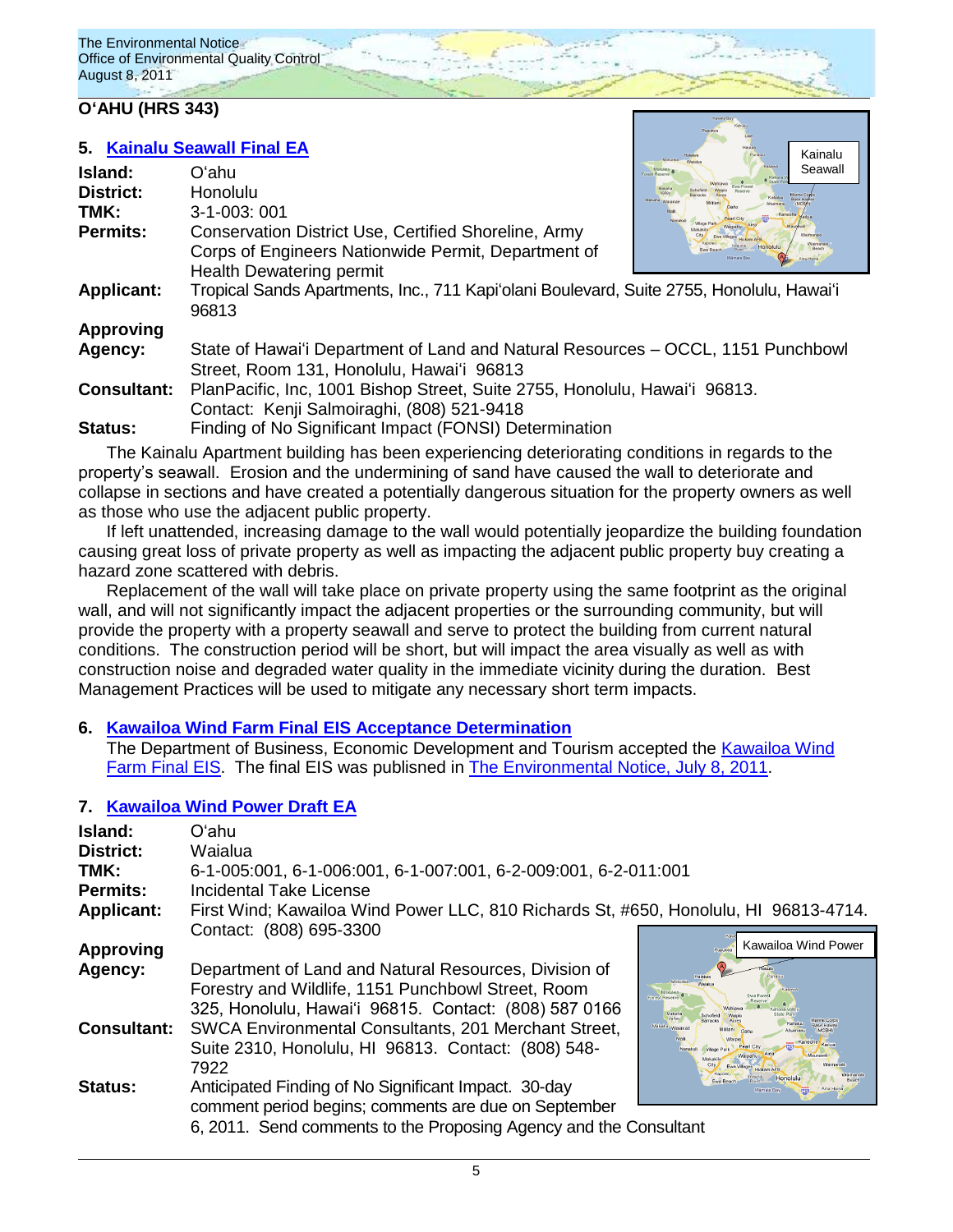Kawailoa Wind Power LLC (or the "Applicant") proposes to construct and operate a new 70megawatt (MW), 30-turbine commercial wind energy generation facility at Kawailoa in the northern portion of the Island of Oʻahu, Hawaiʻi. Pursuant to Hawaiʻi Revised Statutes Chapter 343, a Draft Environmental Assessment has also been prepared which includes the draft Habitat Conservation Plan, which is published under Habitat Conservation Notice in this issue.

## **KAUAʻI (HRS 343)**

## **8. Brennecke's Beach Broiler and Poʻipū [Beach Park Restrooms Sewer Connections](http://oeqc.doh.hawaii.gov/Shared%20Documents/EA_and_EIS_Online_Library/Kauai/2010s/2011-08-08-FEA-Brennecke-and-Poipu-Beach-Park-Restroom-Sewer.pdf) Final EA**

| Island:            | Kauaʻi                                                                                                   |                                                                                |  |
|--------------------|----------------------------------------------------------------------------------------------------------|--------------------------------------------------------------------------------|--|
| District:          | Kōloa                                                                                                    | Na Pali Coas                                                                   |  |
| TMK:               | 2-8-17:001, 2-8-17:011, 2-8-17:-15 and 2-8-17:-23                                                        | State Park                                                                     |  |
| <b>Permits:</b>    | Use Permit and Class IV Zoning Permit                                                                    | Kayai Mamalahoa<br>Kanas<br><b>Forest Resy</b><br>Puu Ka Pele<br>Forest Reserv |  |
| <b>Applicant:</b>  | Lealani Corporation, P.O. Box 1325, Koloa, Kaua'i, Hawai'i<br>96756. Contact: Bob French, (808) 742-7588 | Beach<br>Kekaha<br>Broiler/                                                    |  |
| <b>Approving</b>   |                                                                                                          | Po'ipū                                                                         |  |
| Agency:            | Planning Department, County of Kaua'i, 4444 Rice Street,                                                 | Beach                                                                          |  |
|                    | Suite A473, Līhu'e, Kaua'i, Hawai'i 96766. Contact: Michael A. Dahilig, (808) 241-4050                   |                                                                                |  |
| <b>Consultant:</b> | Belles Graham Proudfoot Wilson & Chun, LLP, 4334 Rice Street, Suite 202, Līhu'e, Kaua'i,                 |                                                                                |  |
|                    | Hawai'i 96766. Contact: Lorna A. Nishimitsu, (808) 245-4705                                              |                                                                                |  |
| Status:            | Finding of No Significant Impact (FONSI)                                                                 |                                                                                |  |

Lealani Corporation is being required to replace its cesspools with a sewer connection to the HOH Utilities Wastewater Treatment Plant, for which it will require easements from the County of Kauaʻi for the installation of sewer lines and pump stations. Lealani will also install a new grease trap interceptor and connect the County's Poʻipū Beach Park restrooms to the sewage system to reduce risks of leachate into the ocean.

## **HAR §11-200-27 DETERMINATION**

## **[Waimānalo Gulch Sanitary Landfill Expansion](http://oeqc.doh.hawaii.gov/Shared%20Documents/EA_and_EIS_Online_Library/Oahu/2010s/2011-08-08-Waimanalo-Gulch-11-200-27-HAR-Determination.pdf) Supplemental Statement Determination**

The City and County of Honolulu, Department of Planning and Permitting (DPP) has determined that the Department of Environmental Services' request to modify Condition No. 14 of the State Land Use Commission's Decision and Order, dated October 22, 2009, to delete the July 31, 2012 deadline to cease disposal of municipal solid waste (MSW) at Waimanalo Gulch sanitary Landfill, does not need a supplemental environmental impact statement. The [Waimānalo Gulch Sanitary Landfill](http://oeqc.doh.hawaii.gov/Shared%20Documents/EA_and_EIS_Online_Library/Oahu/2000s/2008-10-23-OA-FEIS-Waimanalo-Gulch-Sanitary-Landfill-Expansion-Vol-1.pdf) (WGSL) Lateral [Expansion Final EIS](http://oeqc.doh.hawaii.gov/Shared%20Documents/EA_and_EIS_Online_Library/Oahu/2000s/2008-10-23-OA-FEIS-Waimanalo-Gulch-Sanitary-Landfill-Expansion-Vol-1.pdf) was accepted and published in The [Environmental Notice,](http://oeqc.doh.hawaii.gov/Shared%20Documents/Environmental_Notice/Archives/2000s/2008_Env_Notice/2008-10-23.pdf) October 23, 2008.

Deletion of this deadline would allow the WGSL to continue receiving MSW until the site reaches capacity as permitted by the State Department of Health. The determination is based on consideration of the age of data, new information or developments, time frame and phasing, and whether it is a different action. The information presented in the 2008 final environmental impact statement is still current.

Therefore, DPP has determined that a Supplemental EIS is not required, pursuant to Section 11-200- 27, Hawaiʻi Administrative Rules. If you have any questions, call Raymond Young at (808) 768-8049.

## **HABITAT CONSERVATION NOTICE**

| <b>Kawailoa Wind Power Draft Habitat Conservation Plan</b> |                                                                 |  |  |
|------------------------------------------------------------|-----------------------------------------------------------------|--|--|
| <b>Applicable Law:</b>                                     | HRS Chapter 195D and HRS Chapter 343                            |  |  |
| Island:                                                    | Oʻahu.                                                          |  |  |
| <b>District:</b>                                           | Waialua                                                         |  |  |
| TMK:                                                       | 6-1-005:001, 6-1-006:001, 6-1-007:001, 6-2-009:001, 6-2-011:001 |  |  |
| Permits:                                                   | Incidental Take License                                         |  |  |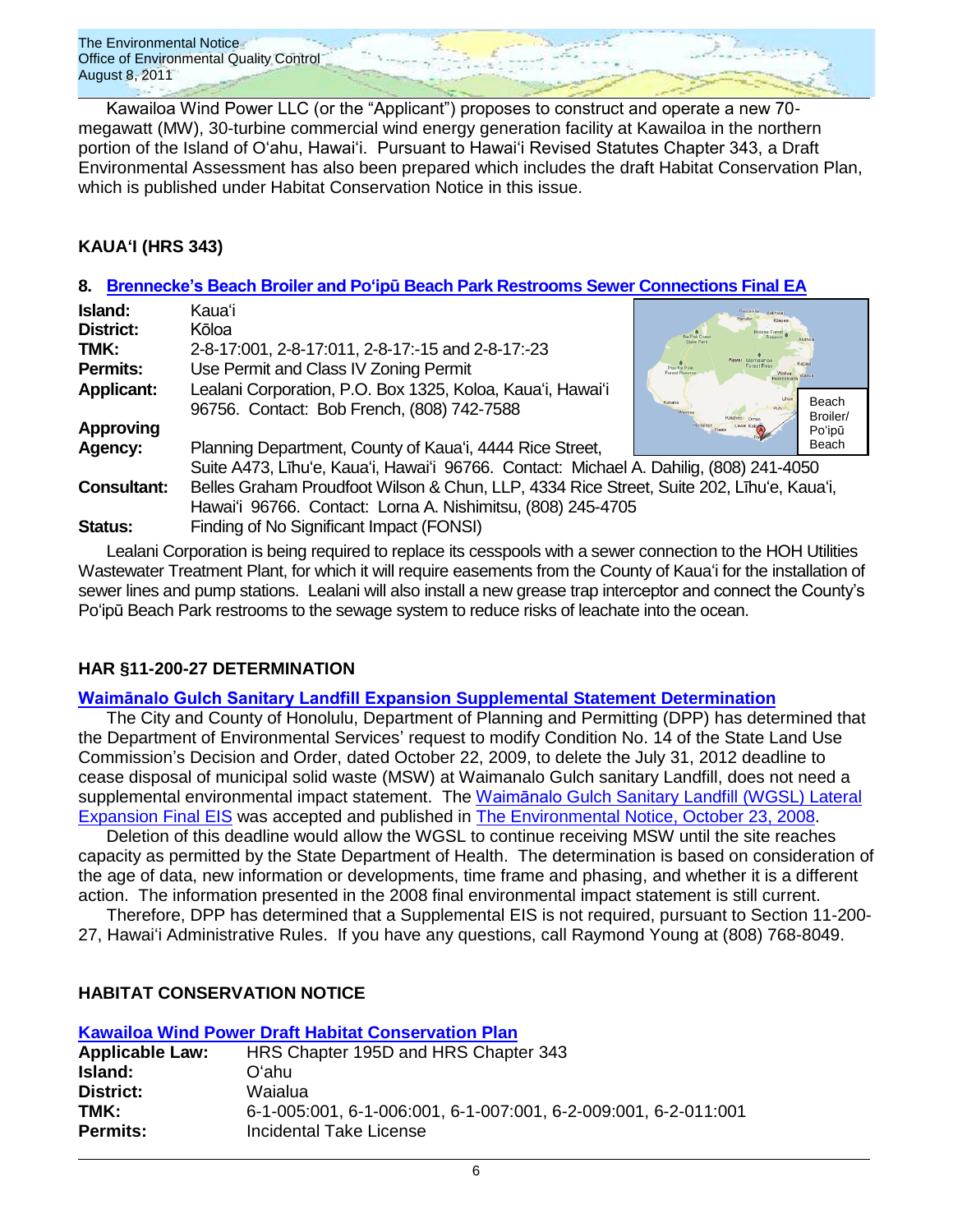

| <b>Applicant:</b> | First Wind, Kawailoa Wind Power LLC, 810 Richards Street # 650, Honolulu,<br>Hawai'i 96813. (808) 695-3300                                               |
|-------------------|----------------------------------------------------------------------------------------------------------------------------------------------------------|
| Approving         |                                                                                                                                                          |
| Agency:           | Department of Land and Natural Resources, Division of Forestry and Wildlife,<br>1151 Punchbowl Street, Room 325, Honolulu, Hawai'i 96815. (808) 587-0166 |
| <b>Status:</b>    | Send comments to the address listed below by October 8, 2011                                                                                             |

The construction and operation of the wind farm has the potential to result in the incidental take of six threatened or endangered species: the Hawaiian stilt or *ae'o* (*Himantopus mexicanus knudseni*), Hawaiian coot or *'alae ke'oke'o* (*Fulica alai*), Hawaiian duck or *koloa maoli* (*Anas wyvilliana*), Hawaiian moorhen or ‗alae ‗ula (*Gallinula chloropus sandvicensis*), Newell's shearwater or *'a'o* (*Puffinus auricularis newelli*), and Hawaiian hoary bat or ‗ope‗ape‗a (*Lasiurus cinereus semotus*). One State listed endangered species, the Hawaiian short-eared owl or *pueo* (*Asio flammeus sandwichensis*), is also believed to have potential take. The endangered mollusc species (*Achatinella mustelina*) was historically found adjacent to the proposed site for off-site communications, and a population is present approximately 50 meters away.

To address potential take and to comply with Hawaiʻi endangered species law, Hawaiʻi Revised Statutes Chapter 195D, the Applicant has developed a draft Habitat Conservation Plan that outlines measures to avoid, minimize, mitigate, and monitor take of the aforementioned covered threatened and endangered species. In addition, the draft Habitat Conservation Plan outlines measures to ensure a net recovery benefit to the species that are the focus of the plan. Pursuant to Hawaiʻi Revised Statutes Chapter 343 an Environmental Assessment has also been prepared which includes the Habitat Conservation Plan actions.

The public is encouraged to comment on the draft Habitat Conservation Plan. Please send comments to: Department of Land and Natural Resources, Division of Forestry and Wildlife, 1151 Punchbowl Street Room 325, Honolulu, Hawaiʻi 96813. Attention: HCP Coordinator Sandee Hufana or email comments to: [Sandee.K.Hufana@Hawaiʻi.gov](mailto:Sandee.K.Hufana@hawaii.gov)

## **Public comments should be received by October 8, 2011.**

The Division of Forestry and Wildlife will also hold a public hearing on Oʻahu to receive public comments on the draft Habitat Conservation Plan. The date and location of the public hearing will be made available to the public via legal notice in the Honolulu Star Advertiser.

## **NEPA NOTICE**

## **Construction of a Flood Mitigation Project (PN 56024) at Fort Shafter Flats**

**Island:** Oʻahu **District:** Honolulu

**TMK:** 1-1-008-001

**Permits:** Section 404 permit, Section 401 Water Quality Certification, NPDES permit

### **Proposing/Determination**

- **Agency:** U.S. Army Garrison, Hawaiʻi, U.S. Army Installation Management Command, Pacific Region, Headquarters, Directorate of Public Works, United States Army Garrison, Hawaiʻi, Schofield Barracks, Hawaiʻi 96857. Contact: William Rogers, (808) 656-3075, or Dale Kanehisa, (808) 656-5670 **Consultant:** Wil Chee - Planning, Inc., 1018 Palm Drive, Honolulu,
- Hawaiʻi 96814. Contact: Celia Shen, (808) 596-4688 **Status:** 30-day comment period begins; comments are due on September 6, 2011. Send comments to the Proposing Agency and the Consultant



This Environmental Assessment (EA) addresses the potential environmental consequences associated with the proposed construction of a flood mitigation project at Fort Shafter Flats, Fort Shafter,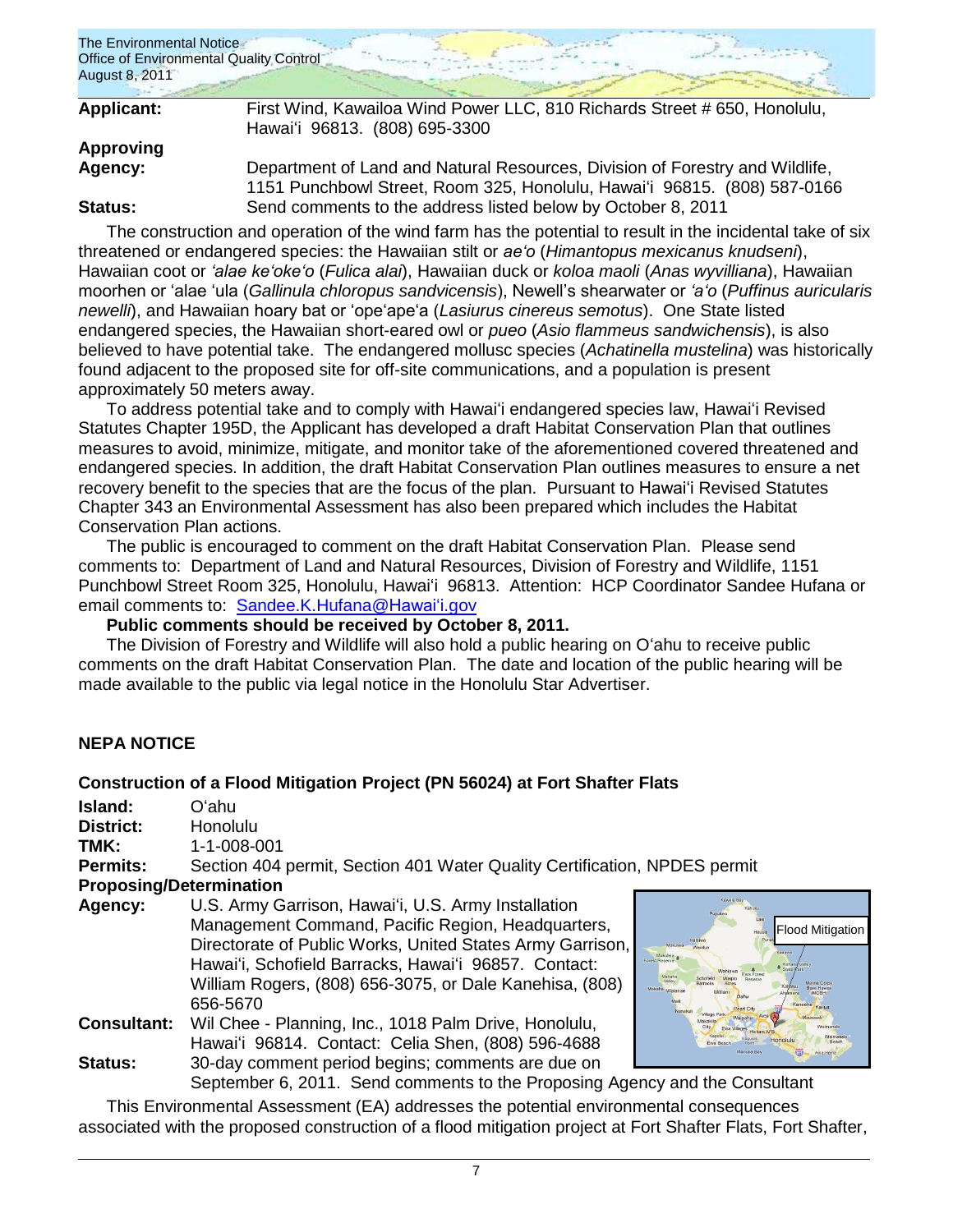Hawaiʻi. The project would construct a flood levee/wall and supporting components to improve flood protection and storm water drainage at Fort Shafter Flats. This action would provide improved flood risk management in the Fort Shafter Flats area and increase the usability of the land area for existing and planned facilities that would be protected from the 100-year flood. Based on information compiled and analyzed during preparation of the EA, the USAG-HI finds that the Proposed Action would not result in any significant direct, indirect, or cumulative impacts on either the man-made or natural environment and has prepared a draft finding of no significant impact (FONSI). An environmental impact statement will not be required for this project.

Copies of the EA and the draft FONSI are available for review at the Salt-Lake-Moanalua Public Library and the Kalihi-Palama Public Library, or can be obtained by contacting Dale Kanehisa or Bill Rogers. Comments on the EA and the draft FONSI should be submitted to the Directorate of Public Works at the mailing address or email addresses listed above. At the conclusion of the review period, the U.S. Army Garrison, Hawaiʻi will consider, respond, and incorporate any comments, where applicable, and finalize and sign the FONSI, if appropriate.

## **HISTORICAL PRESERVATION NOTICE**

**[Action for Sustainment, Restoration, and Modernization \(SRM\) Projects at Building 10, Kaʻena](http://oeqc.doh.hawaii.gov/Shared%20Documents/EA_and_EIS_Online_Library/NEPA%20and%20Other%20Documents/2011-08-08-Historical%20Notice-Kaena-Point-Satellite-Tracking-Station.pdf)  Point [Satellite Tracking Station \(KPSTS\)](http://oeqc.doh.hawaii.gov/Shared%20Documents/EA_and_EIS_Online_Library/NEPA%20and%20Other%20Documents/2011-08-08-Historical%20Notice-Kaena-Point-Satellite-Tracking-Station.pdf)**

| Island:         | Oʻahu                          |
|-----------------|--------------------------------|
| District:       | Wai'anae                       |
| TMK:            | 6-9-003:005                    |
| <b>Permits:</b> | N/A                            |
|                 | <b>Proposing/Determination</b> |
| <b>Agency:</b>  | U.S. Air Force, Detachment     |

3, 21<sup>st</sup> Space Operations Squadron (Det 3, 21 SOPS) – KPSTS, P.O. Box 868, Waiʻanae, Hawaiʻi 96792. (808) 697-4314 **Consultant:** N/A

**Status:** 7-day public comment period begins; comments are due on August 15, 2011. Send comments to proposing agency or email **lynn.cruz.ctr@kaenapt.af.mil** 



The USAF has determined that several repairs/improvements are required for Building 10 (administration building) at Kaʻena Point

Satellite Tracking Station (KPSTS). The proposed undertaking would provide for multiple SRM projects to accomplish improvements to Building 10 as outlined below:

- Replace refrigeration/chiller plant/HV AC systems including removal/replacement of piping and mechanical equipment;
- Replace computer room air conditioning units in Room 145 with a backup air conditioning system;
- Replace command section's low-efficiency windows;
- Renovate the existing first-floor break room and kitchen;
- Renovate/repair exterior walls;
- Install photovoltaic system including roof panels.

In a previous Section 106 consultation, the USAF determined, and SHPD concurred, that certain buildings at KPSTS are potentially eligible for listing on the National Register of Historic Places as part of a Historic District based on KPSTS' role as one of many tracking stations supporting its former Cold War missions, in particular our Nation's first satellite surveillance program known as "Discoverer," later dubbed "Corona."

The USAF completed its Environmental Impact Analysis Process for the Proposed Action, resulting in a Categorical Exclusion. However, Building 10 is over 50 years old; therefore a Section 106 consultation is being initiated with the State of Hawaiʻi Historic Preservation Division (SHPD). No known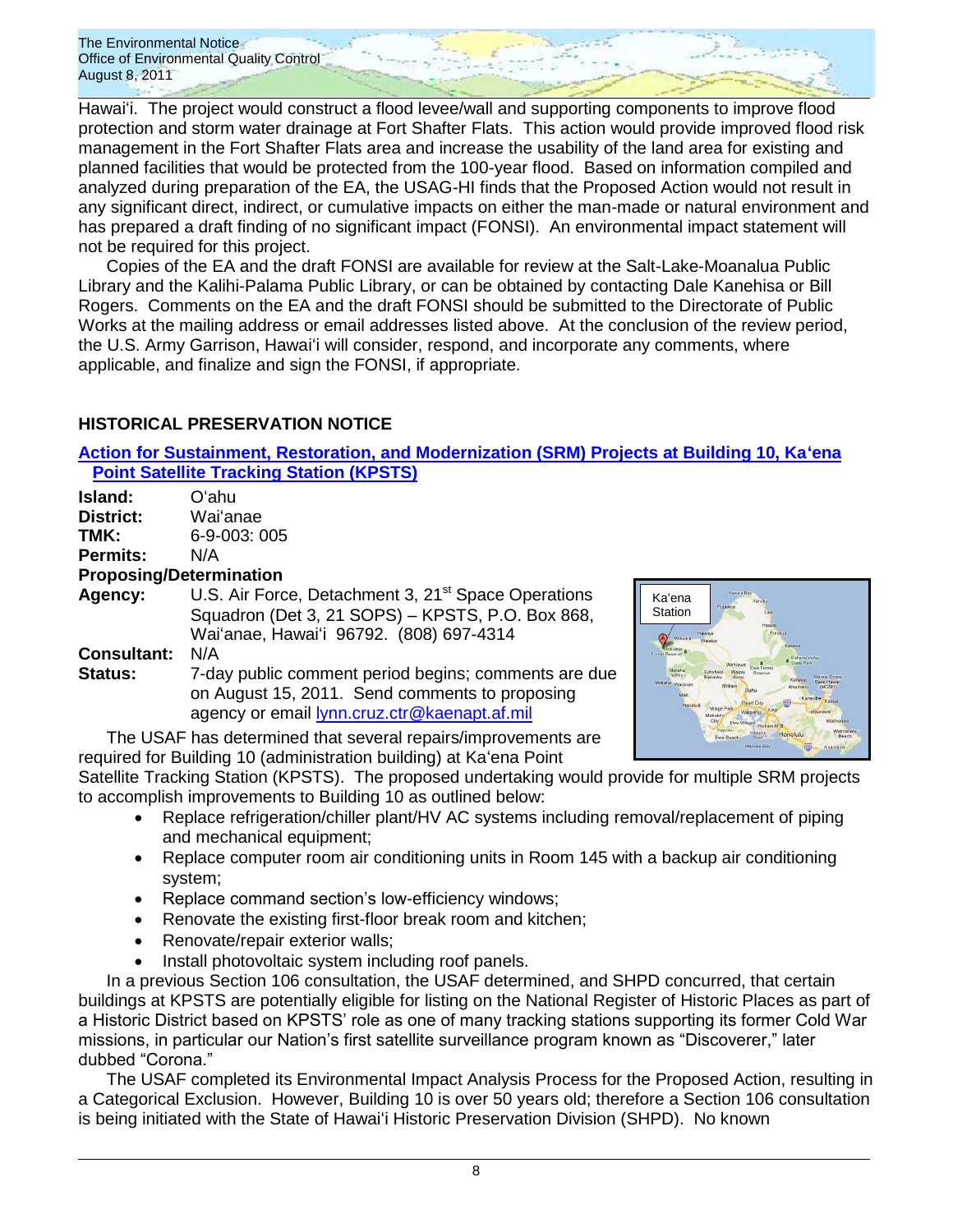archaeological sites are within the site of proposed action. The USAF has determined and requested SHPD's concurrence that the proposed undertaking will have no effect on historic properties.

The Section 106 SHPD consultation package is available for review for 7 days beginning August 8, 2011, at the Waiʻanae Public Library located at 85-625 Farrington Highway, Waiʻanae, Hawaiʻi 96792.

Comments may be sent via mail to the address below, via phone to (808) 697-4314 or via email to [lynn.cruz.ctr@kaenapt.af.mil,](mailto:lynn.cruz.ctr@kaenapt.af.mil) Det 3, 21 SOPS – KPSTS, P.O. Box 868, Waiʻanae, Hawaiʻi 96792.

## **COASTAL ZONE MANAGEMENT NOTICES**

## **Special Management Area (SMA) Minor Permits**

The SMA Minor permits below have been approved or are pending approval (HRS 205A-30). For more information, contact the county/state Planning Department. Honolulu (523-4131); Hawaiʻi (961-8288); Kauaʻi (241-6677); Maui (270-7735); Kakaʻako or Kalaeloa Community Development District (587-2840).

| <b>Location (TMK)</b>                             | <b>Description (File No.)</b>                                                                                                                                              | <b>Applicant/Agent</b>                            |
|---------------------------------------------------|----------------------------------------------------------------------------------------------------------------------------------------------------------------------------|---------------------------------------------------|
| Hawai'i: North Kona (7-5-020: 016)                | Replenish Beach Sand and Level Gravel<br>(SMM 11-184)                                                                                                                      | Todd Miller, President of AOAO Kona by the<br>Sea |
| Hawai'i: Puna (1-5-061: 043, 044, 045 and<br>046) | After-the-fact Grubbing and Grading and<br>Construction of a Structure, and Proposed<br>Construction of a Single-family Residence<br>and Related Improvements (SMM 11-185) | <b>Todd Adams</b>                                 |
| Hawai'i: Puna (1-5-010: 015 and 019)              | Installation of Electrical Power Poles (SMM<br>$11 - 186$                                                                                                                  | Jack Acree and Barbara Bell                       |
| Kaua'i: (1-3-010: 110)                            | Pool (SMA(M)-2011-22)                                                                                                                                                      | Dan and Lynne Levinson                            |
| Kaua'i: (4-5-012: 023)                            | Two Temporary Snack Trailers and Two<br>Temporary Retail Carts (SMA(M)-2012-1)                                                                                             | South Pacific Bistro Inc.                         |
| Kaua'i: (3-5-002: 010)                            | Construction of Off Street Parking.<br>Construction of Vehicular Ramp/Gravel<br>Surfacing for Residential and Commercial<br>(SMA(M)-2012-2)                                | Duke's Canoe Club, LLC                            |
| Kaua'i: (5-5-010: 038)                            | Wooden Shed (SMA(M)-2012-3)                                                                                                                                                | Scott and Katherine Grainger                      |
| Kaua'i: (4-9-013: 023)                            | After-the-fact Permitting of Fencing along<br>Boundary, Concrete Slabs, Garden Walls,<br>Relocation of Stairs (SMA(M)-2012-4)                                              | Tom and Linda Summers                             |
| Maui: Lahaina (4-6-006: 063)                      | Enclosing Patio & Carport (SM2 20110051)                                                                                                                                   | Michele Vierra-Pupunu                             |
| O'ahu: Kalaeloa (9-1-026: 057)                    | Chain-link Fence and Gates (2011/SMA-36)                                                                                                                                   | Laulima L.L.C./Tim Taylor                         |

## **Federal Consistency Reviews**

The Hawaiʻi Coastal Zone Management (CZM) Program has received the following federal actions to review for consistency with the CZM objectives and policies (HRS 205A). Public notice is pursuant to Section 306(d)(14) of the National Coastal Zone Management Act of 1972, as amended. For more information, call John Nakagawa at 587-2878. Neighbor islands call toll-free: Kauaʻi: 274-3141 x72878, Lānaʻi and Molokaʻi: 468-4644 x72878, Maui: 984-2400 x72878, or Hawaiʻi: 974-4000 x72878. Federal deadlines require that comments be received by the date specified. Send comments to: Office of Planning, Department of Business, Economic Development and Tourism, P.O. Box 2359, Honolulu, Hawaiʻi 96804. Email: [jnakagaw@dbedt.Hawaiʻi.gov](mailto:jnakagaw@dbedt.hawaii.gov) or Fax: (808) 587-2899.

## **Hawaiʻi False Killer Whale Take Reduction Measures**

| <b>Federal Action:</b>  | <b>Federal Agency Activity</b>                                                 |  |  |
|-------------------------|--------------------------------------------------------------------------------|--|--|
| <b>Federal Agency:</b>  | <b>National Marine Fisheries Service (NMFS)</b>                                |  |  |
| <b>Contact:</b>         | Ms. Nancy Young, (808) 944-2282                                                |  |  |
| <b>CZM Contact:</b>     | John Nakagawa, (808) 587-2878, jnakagaw@dbedt.Hawai'i.gov                      |  |  |
| <b>Proposed Action:</b> | NMFS is proposing to implement measures to carry out the False Killer Whale    |  |  |
|                         | Take Reduction Plan. The take reduction plan includes both regulatory and non- |  |  |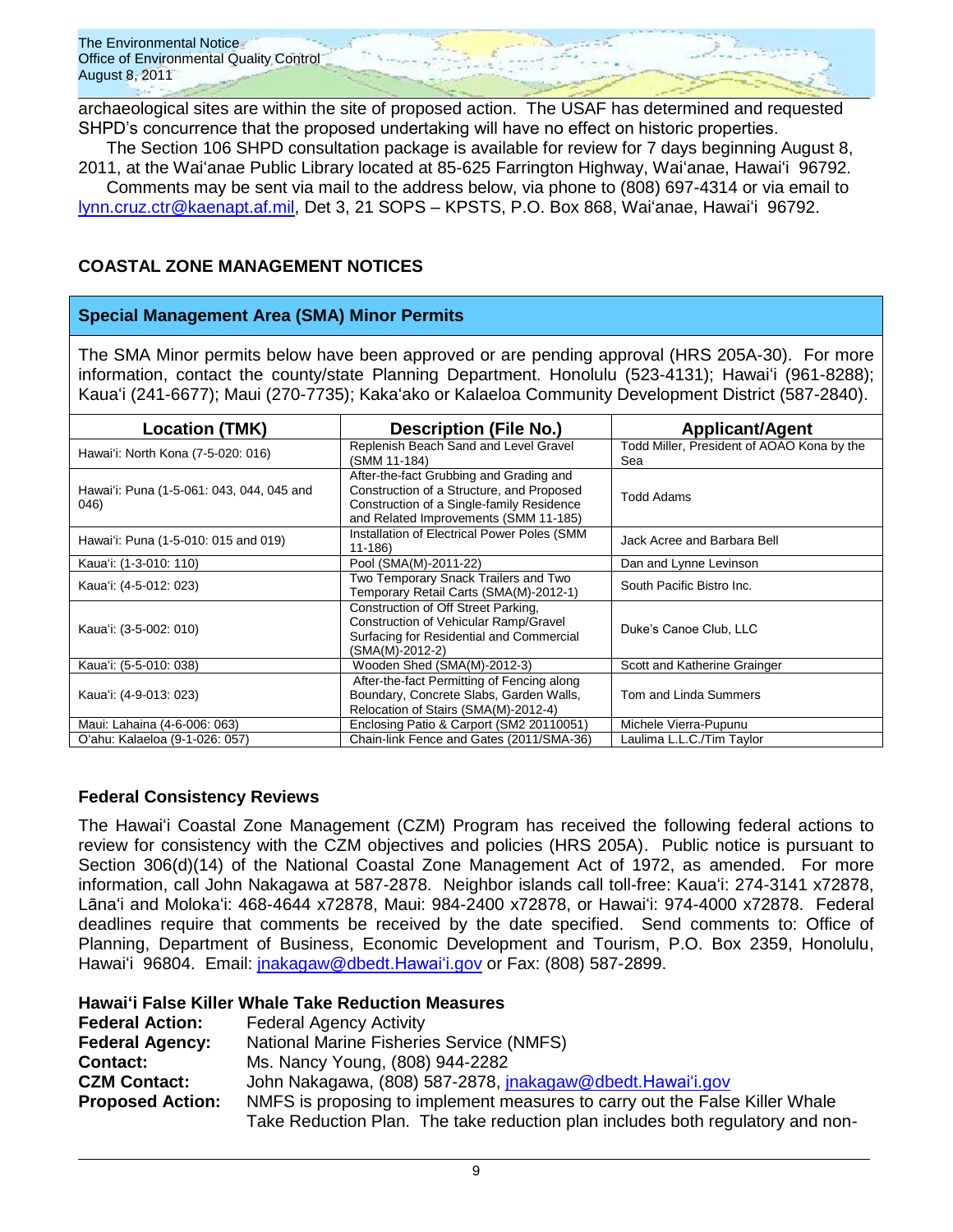| The Environmental Notice                |  |  |
|-----------------------------------------|--|--|
| Office of Environmental Quality Control |  |  |
| August 8, 2011                          |  |  |
|                                         |  |  |

regulatory measures to reduce bycatch of false killer whales in the federally managed Hawaiʻi-based longline fisheries. The take reduction plan and supporting documents are available at the NMFS Pacific Island Region web site: [http://www.fpir.noaa.gov/PRD/prd\\_critical\\_habitat.html.](http://www.fpir.noaa.gov/PRD/prd_critical_habitat.html)

**Comments Due:** August 22, 2011

|                         | Umauma Stream Bridge Rehabilitation, North Hilo, Hawai'i                                                                                                                                                                                                                                                                                                                                                                                                                                                                                                                                     |
|-------------------------|----------------------------------------------------------------------------------------------------------------------------------------------------------------------------------------------------------------------------------------------------------------------------------------------------------------------------------------------------------------------------------------------------------------------------------------------------------------------------------------------------------------------------------------------------------------------------------------------|
| <b>Applicant:</b>       | State Department of Transportation, Highways Division                                                                                                                                                                                                                                                                                                                                                                                                                                                                                                                                        |
| <b>Contact:</b>         | Mr. Eugene Dashiell, (808) 371-0745                                                                                                                                                                                                                                                                                                                                                                                                                                                                                                                                                          |
| <b>Federal Action:</b>  | <b>Federal Funding</b>                                                                                                                                                                                                                                                                                                                                                                                                                                                                                                                                                                       |
| <b>Federal Agency:</b>  | Federal Highway Administration                                                                                                                                                                                                                                                                                                                                                                                                                                                                                                                                                               |
| Location:               | Hawai'i Belt Road, Route 19, Milepost 16.02                                                                                                                                                                                                                                                                                                                                                                                                                                                                                                                                                  |
| <b>CZM Contact:</b>     | John Nakagawa, (808) 587-2878, jnakagaw@dbedt.Hawai'i.gov                                                                                                                                                                                                                                                                                                                                                                                                                                                                                                                                    |
| <b>Proposed Action:</b> | Rehabilitate the Umauma Stream Bridge by constructing structural and foundation<br>repairs. Construct concrete support columns to be placed within and adjacent to<br>the existing steel support towers, widen the bridge deck and roadway shoulders,<br>and construct a new concrete railing. Reinforce the deteriorating steel structure of<br>the bridge by constructing two main concrete towers and one smaller concrete<br>tower within the existing steel towers. The concrete towers would be constructed<br>within the steel towers t preserve the historically significant bridge. |
| <b>Comments Due:</b>    | August 22, 2011                                                                                                                                                                                                                                                                                                                                                                                                                                                                                                                                                                              |

## **POLLUTION CONTROL PERMITS**

Below are some pollution control permits before the State Department of Health (HRS 342B and HAR 11-60.1). For more information, contact the number given.

| <b>Branch</b><br><b>Permit Type</b>                         | <b>Applicant and</b><br><b>Permit Number</b>                                                                   | <b>Project</b><br>Location                                   | <b>Date</b>          | <b>Proposed</b><br><b>Use</b>                    |
|-------------------------------------------------------------|----------------------------------------------------------------------------------------------------------------|--------------------------------------------------------------|----------------------|--------------------------------------------------|
| Clean Air Branch,<br>586-4200, Covered<br>Source Permit     | ShredCo, LLC<br><b>Application for Permit</b><br>Modification No. 0698-03<br>CSP No. 0698-01-NT                | Located at:<br>Various Temporary Sites, State<br>of Hawai'i  | Issued:<br>7/14/2011 | Portable Grinding and<br><b>Screening Plants</b> |
| Clean Air Branch,<br>586-4200, Covered<br>Source Permit     | U.S. Dry Cleaning<br>Corporation, dba Young<br>Laundry<br>Initial Application No. 0278-05<br>CSP No. 0278-02-C | Located at:<br>1930 Auiki Street<br>Honolulu, O'ahu          | Issued:<br>7/18/11   | Large Area Source Dry<br>Cleaning Facility       |
| Clean Air Branch,<br>586-4200, Non-Covered<br>Source Permit | Pepsi Beverages Company<br>Application for Initial Permit<br>No. 0742-01<br>NSP No. 0742-01-N                  | Located at:<br>99-1325 Hālawa Valley Street,<br>'Aiea, O'ahu | Issued:<br>7/22/11   | 7.0 MMBtu/hour Water<br>Heater                   |
| Clean Air Branch.<br>586-4200, Non-Covered<br>Source Permit | City and County of Honolulu<br><b>Modification Application</b><br>No. 0216-14<br>NSP No. 0216-05-N             | Located at:<br>1350 Sand Island Parkway,<br>Honolulu, O'ahu  | Issued:<br>7/22/11   | Sand Island Wastewater<br><b>Treatment Plant</b> |

## **SPECIAL MANAGEMENT AREA (Chapter 25, Revised Ordinances of Honolulu)**

The special management area is the land extending inland from the shoreline, as established in Chapter 25, Revised Ordinances of Honolulu, and delineated on the maps established by the council and filed with the council and agency pursuant to HRS Section 205A-23. The public can obtain a copy of the document by contacting the project Consultant or the Applicant listed below.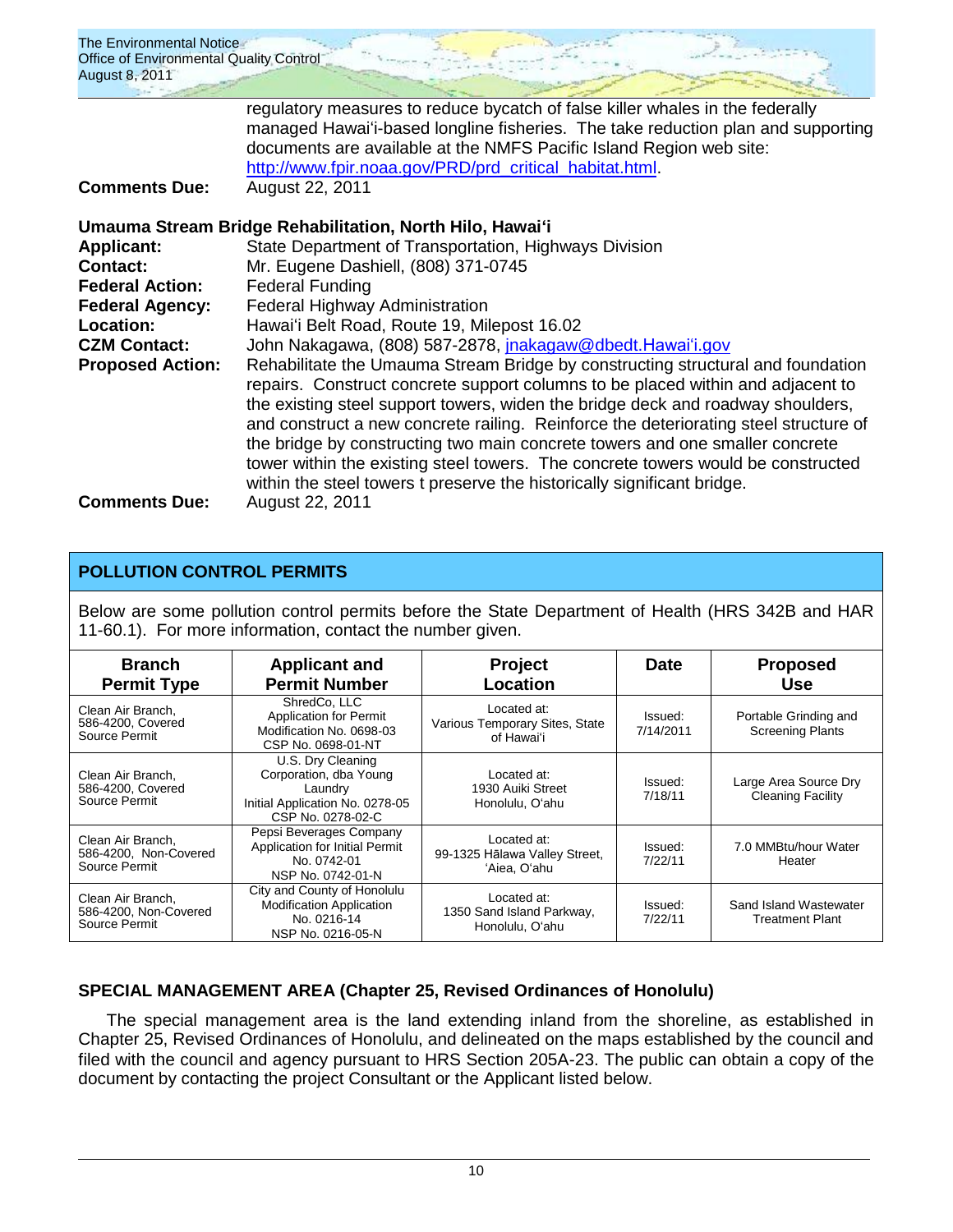

## **Kamehameha Schools Kāpaeloa Cultural Learning Project (DEA)**

| Island:            | Oʻahu                                                                                                                                                                      |                                                                                                                                          |  |
|--------------------|----------------------------------------------------------------------------------------------------------------------------------------------------------------------------|------------------------------------------------------------------------------------------------------------------------------------------|--|
| <b>District:</b>   | Waialua                                                                                                                                                                    | KS Kāpaeloa Site                                                                                                                         |  |
| TMK:               | $6 - 1 - 003$ : 56                                                                                                                                                         |                                                                                                                                          |  |
| <b>Applicant:</b>  | Trustees of the Estate of Bernice Pauahi Bishop, (dba)<br>Kamehameha Schools, 567 South King Street,<br>Honolulu, Hawai'i 96813. Contact: Kalani Fronda,<br>(808) 523-6244 | Punaluu<br>SBBRW<br>Mokuleia<br>Forest Reserve<br>Kahana Valle<br>Makaha<br>Valley<br>Marine Corps<br>Makaha Waiana<br><b>Miage Part</b> |  |
| Approving          |                                                                                                                                                                            |                                                                                                                                          |  |
| Agency:            | City and County of Honolulu, Department of Planning                                                                                                                        | H1.<br>Ana Hana                                                                                                                          |  |
|                    | and Permitting, 650 South King Street, 7th Floor,                                                                                                                          |                                                                                                                                          |  |
|                    | Honolulu, Hawai'i 96813. Contact: Elizabeth Krueger, (808) 768-8019                                                                                                        |                                                                                                                                          |  |
| <b>Consultant:</b> | Group 70 International, Inc., 925 Bethel Street, 5 <sup>th</sup> Floor, Honolulu, Hawai'i 96813.                                                                           |                                                                                                                                          |  |
|                    | Contact: Jeffrey H. Overton, (808) 523-5866                                                                                                                                |                                                                                                                                          |  |
| <b>Comments:</b>   | DEA 30-day comment period starts from the date of this Notice. Address comments to the                                                                                     |                                                                                                                                          |  |
|                    | Applicant, with copies to the Approving Agency and Consultant. A Finding of No                                                                                             |                                                                                                                                          |  |
|                    | Significant Impact (FONSI) is anticipated.                                                                                                                                 |                                                                                                                                          |  |
| <b>Permits:</b>    | Special Management Area Use Permit                                                                                                                                         |                                                                                                                                          |  |

The Kāpaeloa Cultural Learning Project is a satellite school facility for children participating in Kamehameha Schools programs. The project will consist of an educational pavilion, four dormitory structures, two caretaker's residences, an outdoor activity lawn, an educational native plant garden, offstreet parking, and support infrastructure. The project will be funded by Kamehameha Schools, and construction is anticipated to begin in 2015. The project will conform to the appropriate Building Code and City and County of Honolulu rules and regulations for development within the described flood zones, and the project construction will proceed under an archaeological monitoring program. Constructionrelated traffic, air, and noise impacts will be short-term in nature. No significant adverse impacts, cumulative impacts, and secondary impacts are anticipated from the proposed improvements. A Finding of No Significant Impact (FONSI) is anticipated.

## **FEDERAL NOTICES**

## **1. Olokele River Hydroelectric Project - Federal Energy Regulatory Commission Docket No. DI11–12–000**

Take notice that the following application has been filed with the Commission and is available for public inspection:

- *a. Application Type:* Declaration of Intention.
- *b. Docket No:* DI11–12–000.
- *c. Date Filed:* July 11, 2011
- *d. Applicant:* Gay & Robinson, Inc.
- *e. Name of Project:* Olokele River Hydroelectric Project.
- *f. Location:* The proposed Olokele River Hydroelectric Project will be located on Olokele River, near the town of Waimea, Kaua'l County, Hawaii, at Latitude 22°00'16.92" N. Longitude 159°37.20" W.
- *g. Filed Pursuant to:* Section 23(b)(1) of the Federal Power Act, 16 U.S.C. 817(b).
- *h. Applicant Contact:* Charles Okamoto, President, Gay & Robinson, Inc., P.O. Box 156, Kaumakani, Hawai'i 96747; telephone: (808) 335-3133; Fax: (808) 335-6424; e-mail: *[http://www.cokamoto@gayandrobinson.com.](http://www.cokamoto@gayandrobinson.com/)*
- *i. FERC Contact:* Any questions on this notice should be addressed to Henry Ecton, (202) 502– 8768, or E-mail address: *[henry.ecton@ferc.gov.](mailto:henry.ecton@ferc.gov)*
- *j. Deadline for filing comments, protests, and/or motions:* August 30, 2011. All documents should be filed electronically via the Internet. See 18 CFR 385.2001(a)(1)(iii) and the instructions on the Commission's Web site at *[http://www.ferc.gov/docs-filing/efiling.asp.](http://www.ferc.gov/docs-filing/efiling.asp)* If unable to be filed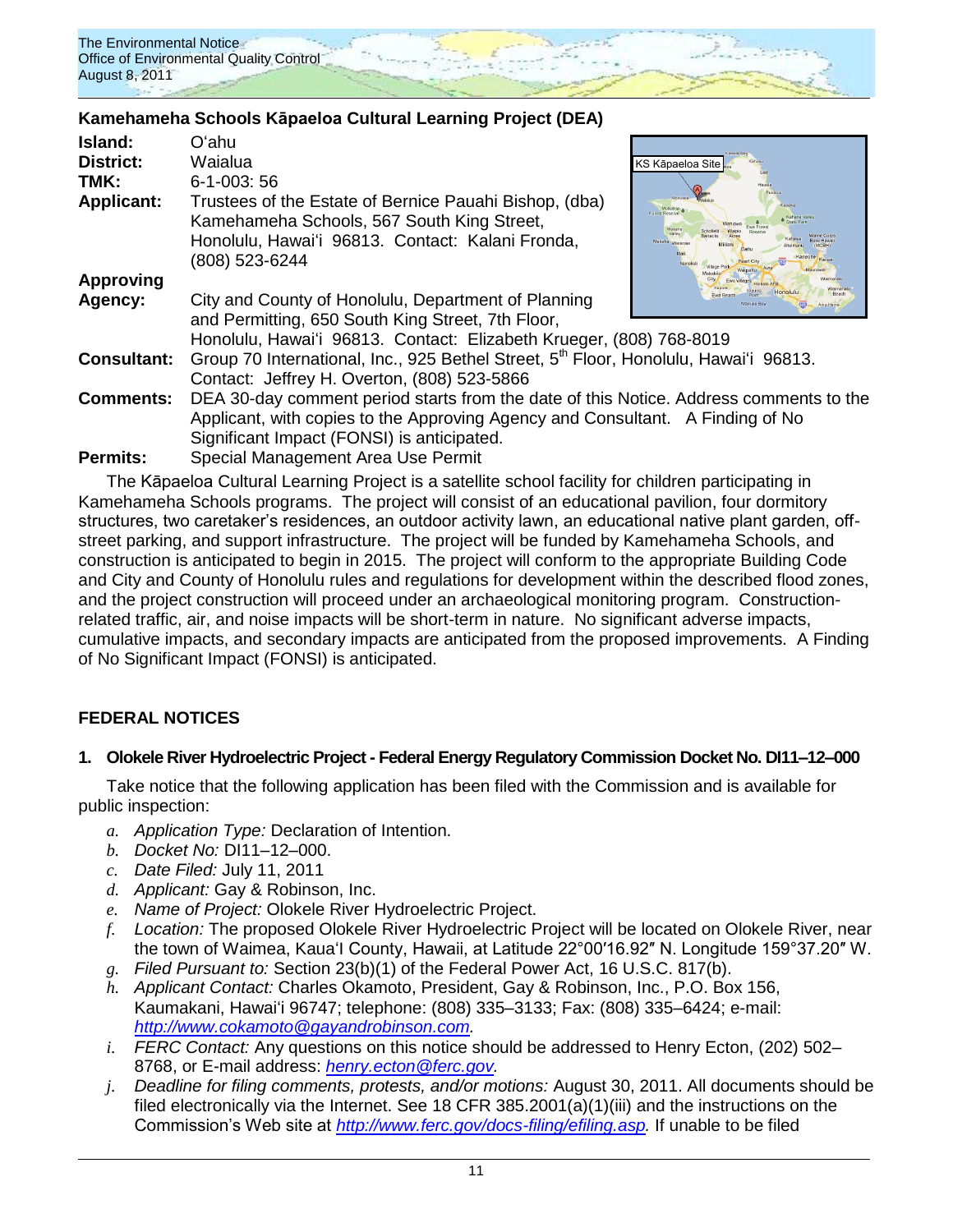electronically, documents may be paper filed. To paper-file, an original and seven copies should be filed with: Secretary, Federal Energy Regulatory Commission, 888 First Street, NE., Washington, DC 20426. Commenters can submit brief comments up to 6,000 characters, without prior registration, using the eComment system at *[http://www.ferc.gov/docs-filing/ecomment.asp.](http://www.ferc.gov/docs-filing/ecomment.asp)*  Please include the docket number (DI11–12–000) on any comments, protests, and/or motions filed.

- *k. Description of Project:* The proposed Olokele River Hydroelectric Project will consist of: (1) Water diverted from the Olekele River into the 20-mile-long Olokele Ditch System; (2) a proposed 100 foot-long, 20-foot-wide forebay; (3) a proposed 42-inchdiameter, 4,175-foot-long ductile iron pipe penstock, which will lead to a proposed 40-foot-long, 40-foot-wide, 25-foot-high prefab steel powerhouse, containing a 6.0-megawatt Pelton turbine; (4) a short tailrace returning water to the Olokele River; (5) a proposed 5-mile-long primary transmission line connecting to a proposed new substation; and (6) appurtenant facilities. When a Declaration of Intention is filed with the Federal Energy Regulatory Commission, the Federal Power Act requires the Commission to investigate and determine if the interests of interstate or foreign commerce would be affected by the proposed project. The Commission also determines whether or not the project: (1) Would be located on a navigable waterway; (2) would occupy or affect public lands or reservations of the United States; (3) would utilize surplus water or water power from a government dam; or (4) if applicable, has involved or would involve any construction subsequent to 1935 that may have increased or would increase the project's head or generating capacity, or have otherwise significantly modified the project's pre-1935 design or operation.
- *l. Locations of the Application:* Copies of this filing are on file with the Commission and are available for public inspection. This filing may be viewed on the Web at *[http://www.ferc.gov](http://www.ferc.gov/)* using the "eLibrary" link. Enter the docket number excluding the last three digits in the docket number field to access the document. You may also register online at *[http://www.ferc.gov/docs](http://www.ferc.gov/docs-filing/esubscription.asp)[filing/esubscription.asp](http://www.ferc.gov/docs-filing/esubscription.asp)* to be notified via email of new filings and issuances related to this or other pending projects. For assistance, please contact FERC Online Support at *[FERCOnlineSupport@ferc.gov](mailto:FERCOnlineSupport@ferc.gov)* or tollfree at (866) 208–3676, or TTY, contact (202) 502–8659. A copy is also available for inspection and reproduction at the address in item (h) above.
- *m.* Individuals desiring to be included on the Commission's mailing list should so indicate by writing to the Secretary of the Commission.
- *n. Comments, Protests, or Motions to Intervene*—Anyone may submit comments, a protest, or a motion to intervene in accordance with the requirements of Rules of Practice and Procedure, 18 CFR 385.210, .211, .214. In determining the appropriate action to take, the Commission will consider all protests or other comments filed, but only those who file a motion to intervene in accordance with the Commission's Rules may become a party to the proceeding. Any comments, protests, or motions to intervene must be received on or before the specified comment date for the particular application.
- *o. Filing and Service of Responsive Documents*—Any filings must bear inall capital letters the title ‗‗COMMENTS'', ‗‗PROTESTS'', AND/OR ‗‗MOTIONS TO INTERVENE'', as applicable, and the Docket Number of the particular application to which the filing refers. A copy of any motion to intervene must also be served upon each representative of the Applicant specified in the particular application.
- *p. Agency Comments*—Federal, state, and local agencies are invited to file comments on the described application. A copy of the application may be obtained by agencies directly from the Applicant. If an agency does not file comments within the time specified for filing comments, it will be presumed to have no comments. One copy of an agency's comments must also be sent to the Applicant's representatives (see, 76 FR 44317, July 2011).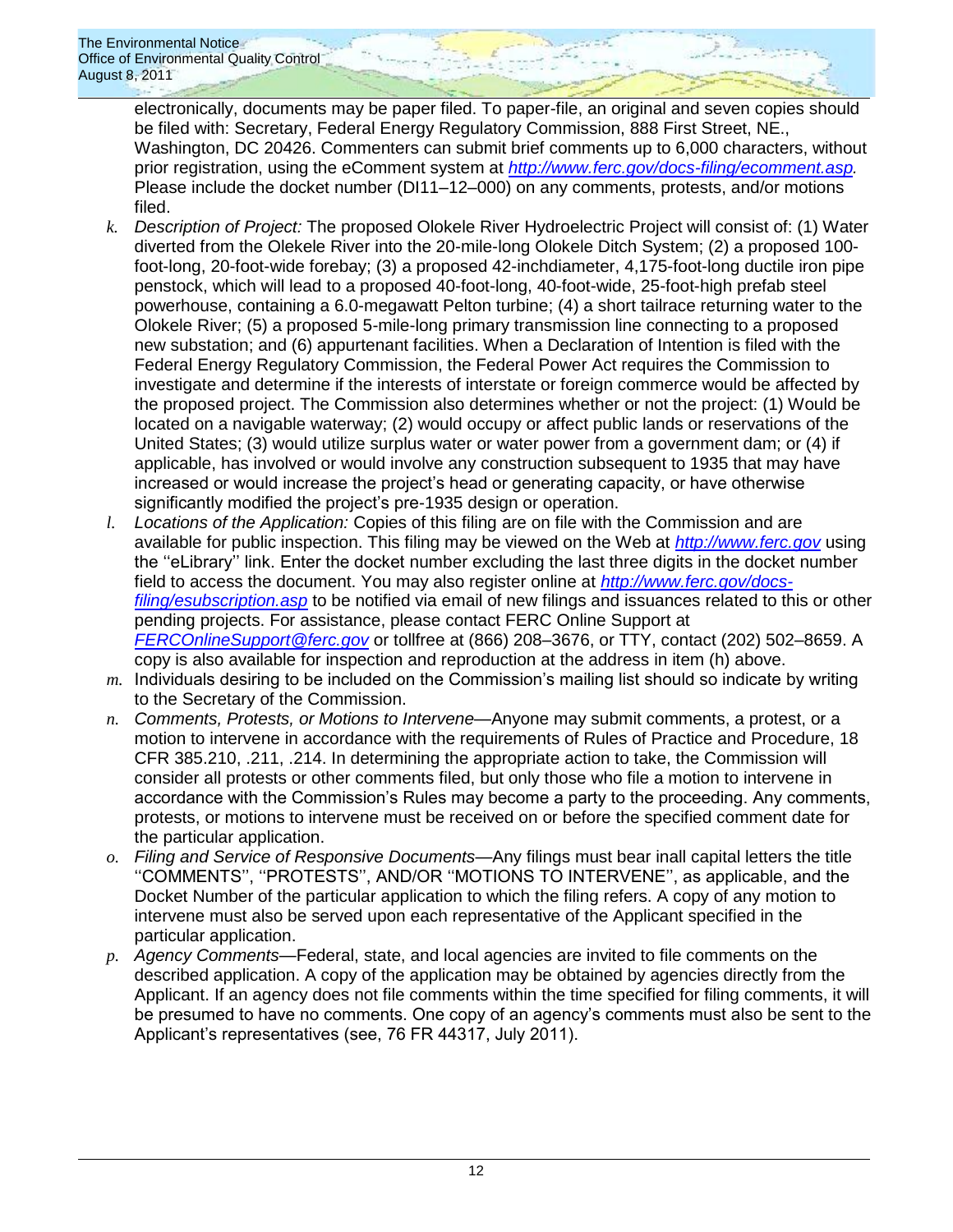## **2. Endangered and Threatened Wildlife and Plants; Listing 23 Species on O'ahu as Endangered and Designating Critical Habitat for 124 Species**

The U.S. Fish and Wildlife Service (Service), proposes to list 23 species on the island of Oʻahu in the Hawaiian Islands as endangered under the Endangered Species Act of 1973, as amended (Act). The Service also proposes to designate critical habitat for these 23 species, to designate critical habitat for 2 plant species that are already listed as endangered, and revise critical habitat for 99 plant species that are already listed as endangered or threatened. The proposed critical habitat designation totals 43,491 acres and includes occupied and unoccupied habitat. Approximately 93 percent of the area being proposed as critical habitat is already designated as critical habitat for the 99 plant species or other species. In this proposed rule the Service is also proposing a taxonomic revision of the scientific names of nine plant species. The Service will consider comments received on or postmarked on or before October 3, 2011. Please note that if you are using the Federal eRulemaking Portal (see below), the deadline for submitting an electronic comment is Eastern Time on this date.

The Service intends that any final action resulting from this proposal will be based on the best scientific and commercial data available and be as accurate and as effective as possible. Therefore, the Service solicits comments or suggestions on this proposed rule from other concerned governmental agencies, the scientific community, industry, or other interested parties concerning this proposed rule. The Service particularly seeks comments concerning:

- *1.* Biological, commercial trade, or other relevant data concerning any threats (or lack thereof) to the 23 species proposed for listing, and regulations that may be addressing those threats.
- *2.* Additional information concerning the range, distribution, and population size of each of the 23 species proposed for listing, including the locations of any additional populations of these species.
- *3.* Any information on the biological or ecological requirements of the 23 species proposed for listing.
- *4.* Current or planned activities in the areas occupied by both the 23 species proposed for listing and the additional 101 plant species proposed for critical habitat designation or revision, and possible impacts of these activities on this species.
- *5.* The reasons why we should or should not designate habitat for all species in this proposal as ‗‗critical habitat'' under section 4 of the Endangered Species Act of 1973, as amended (Act) (16 U.S.C. 1531 et seq.), including whether there are threats to these species from human activity, the degree of which can be expected to increase due to the designation, and whether the benefit of designation would outweigh threats to these species caused by the designation, such that the designation of critical habitat is prudent.
- *6.* Whether a revision of critical habitat is warranted for the 99 plant species already listed as endangered or threatened under the Act.
- *7.* Specific information on: the amount and distribution of critical habitat for the species included in this proposed rule; what areas currently occupied, and that contain the necessary physical or biological features essential for the conservation of the species, we should include in the designation and why; whether special management considerations or protections may be required for the physical or biological features essential to the conservation of the species in this proposed rule; and what areas not currently occupied are essential to the conservation of the species and why.
- *8.* Land use designations and current or planned activities in the areas occupied by the species, and the possible impacts of proposed or revised critical habitat on these designations or activities.
- *9.* Any foreseeable economic, national security, or other relevant impacts of designating any area as critical habitat. We are particularly interested in any impacts on small entities, and the benefits of including or excluding areas that exhibit these impacts.
- *10.* Whether the benefits of excluding any particular area from critical habitat outweigh the benefits of including that area as critical habitat under section 4(b)(2) of the Act, after considering the potential impacts and benefits of the proposed critical habitat designation. Under section 4(b)(2), we may exclude an area from critical habitat if we determine that the benefits of such exclusion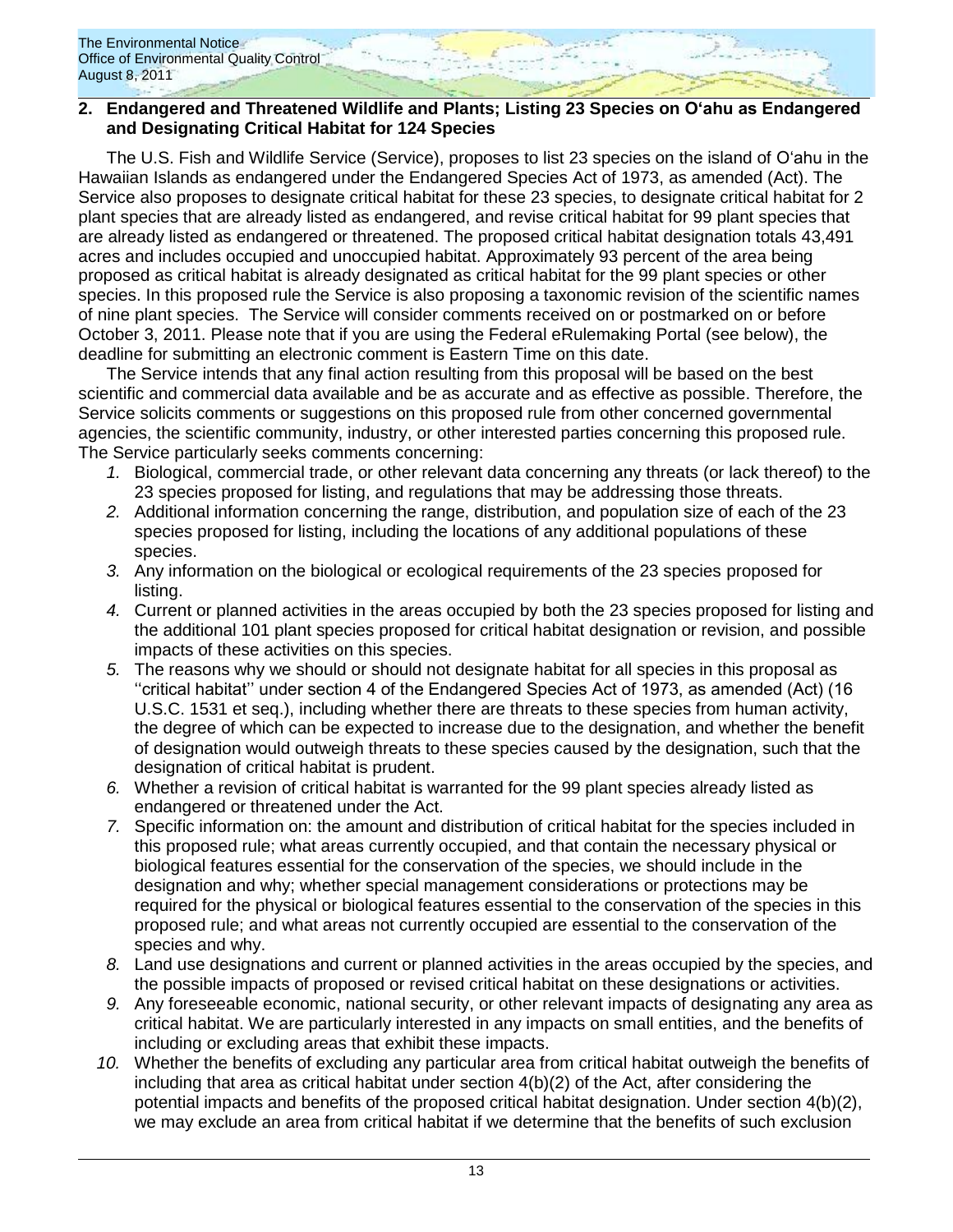outweigh the benefits of including that particular area as critical habitat, unless failure to designate that specific area as critical habitat will result in the extinction of the species. We request specific information on: the benefits of including specific areas in the final designation and supporting rationale; the benefits of excluding specific areas from the final designation and supporting rationale; and whether any specific exclusions may result in the extinction of the species and why.

- *11.* Whether our exemptions under section 4(a)(3)(B)(i) of the Act of the lands on Department of Defense (DOD) land at Dillingham Military Reservation, Kahuku Training Area, Kawailoa Training Area, Makua Military Reservation, Schofield Barracks East Range, and Schofield Barracks Military Reservation, are or are not appropriate and why.
- *12.* Information on the projected and reasonably likely impact of climate change on the species included in this proposed rule, and any special management needs or protections that may be needed in the critical habitat areas we are proposing.
- *13.* Whether we could improve or modify our approach to designating critical habitat in any way to provide for greater public participation and understanding, or to better accommodate public concerns and comments.
- *14.* Specific information on ways to improve the clarity of this rule as it pertains to completion of consultations under section 7 of the Act.
- *15.* Comments on our proposal to revise the taxonomic classification for the nine plant species identified in this proposed rule.

You may submit comments by one of the following two methods: (1) Federal eRulemaking Portal: [http://www.regulations.gov.](http://www.regulations.gov/) In the box that reads "Enter Keyword or ID," enter the docket number for this proposed rule, which is FWS–R1–ES–2010–0043. Check the box that reads "Open for Comments/Submission," and click the Search Button. You should then see an icon that reads "Submit a Comment.'' Please ensure that you have found the correct rulemaking before submitting your comment; or, (2) U.S. mail or hand-delivery: Public Comments Processing, Attn: FWS–R1–ES–2010–0043; Division of Policy and Directives Management; U.S. Fish and Wildlife Service; 4401 N. Fairfax Drive, MS 2042; Arlington, VA 22203. We will post all comments on [http://www.regulations.gov.](http://www.regulations.gov/) This generally means that we will post any personal information you provide the Service.

The Service must receive written requests for public hearings, in writing, by September 16, 2011 at the following address: Loyal Mehrhoff, Field Supervisor, Pacific Islands Fish and Wildlife Office, 300 Ala Moana Boulevard, Box 50088, Honolulu, HI 96850. For more information please call (808) 792–9400; or fax (808) 792–9581. If you use a telecommunications device for the deaf (TDD), call the Federal Information Relay Service (FIRS) at 800–877–8339 (see, 76 FR 46362, August 2, 2011).

## **3. Western Pacific Bottomfish and Seamount Groundfish Fisheries; 2011–12 Main Hawaiian Islands Deep 7 Bottomfish Annual Catch Limits and Accountability Measures**

The National Marine Fisheries Service (NMFS) proposes to specify a quota (annual catch target, ACT) of 325,000 lb (147,418 kg) of Deep 7 bottomfish in the main Hawaiian Islands (MHI) for the 2011– 12 fishing year, based on a proposed annual catch limit (ACL) of 346,000 lbs. (156,943 kg). When the fishery is projected to reach the quota, NMFS would close, as an accountability measure, the commercial and non-commercial fisheries for MHI Deep 7 bottomfish for the remainder of the fishing year. The proposed specifications and fishery closure support the long-term sustainability of Hawaii bottomfish. Comments must be received by August 18, 2011. Comments on this proposed specification, identified by 0648–XA470, may be sent to either of the following addresses: *Electronic Submission:* Submit all electronic public comments via the Federal e-Rulemaking Portal *[http://www.regulations.gov](http://www.regulations.gov/)*; or • *Mail:*  Mail written comments to Michael D. Tosatto, Regional Administrator, NMFS, Pacific Islands Region (PIR), 1601 Kapiʻolani Blvd, Suite 1110, Honolulu, HI 96814–4700. *Instructions:* Comments must be submitted to one of the two addresses to ensure that the comments are received, documented, and considered by NMFS. Comments sent to any other address or individual, or received after the end of the comment period, may not be considered. All comments received are a part of the public record and will generally be posted for public viewing on *[http://www.regulations.gov](http://www.regulations.gov/)* without change. All personal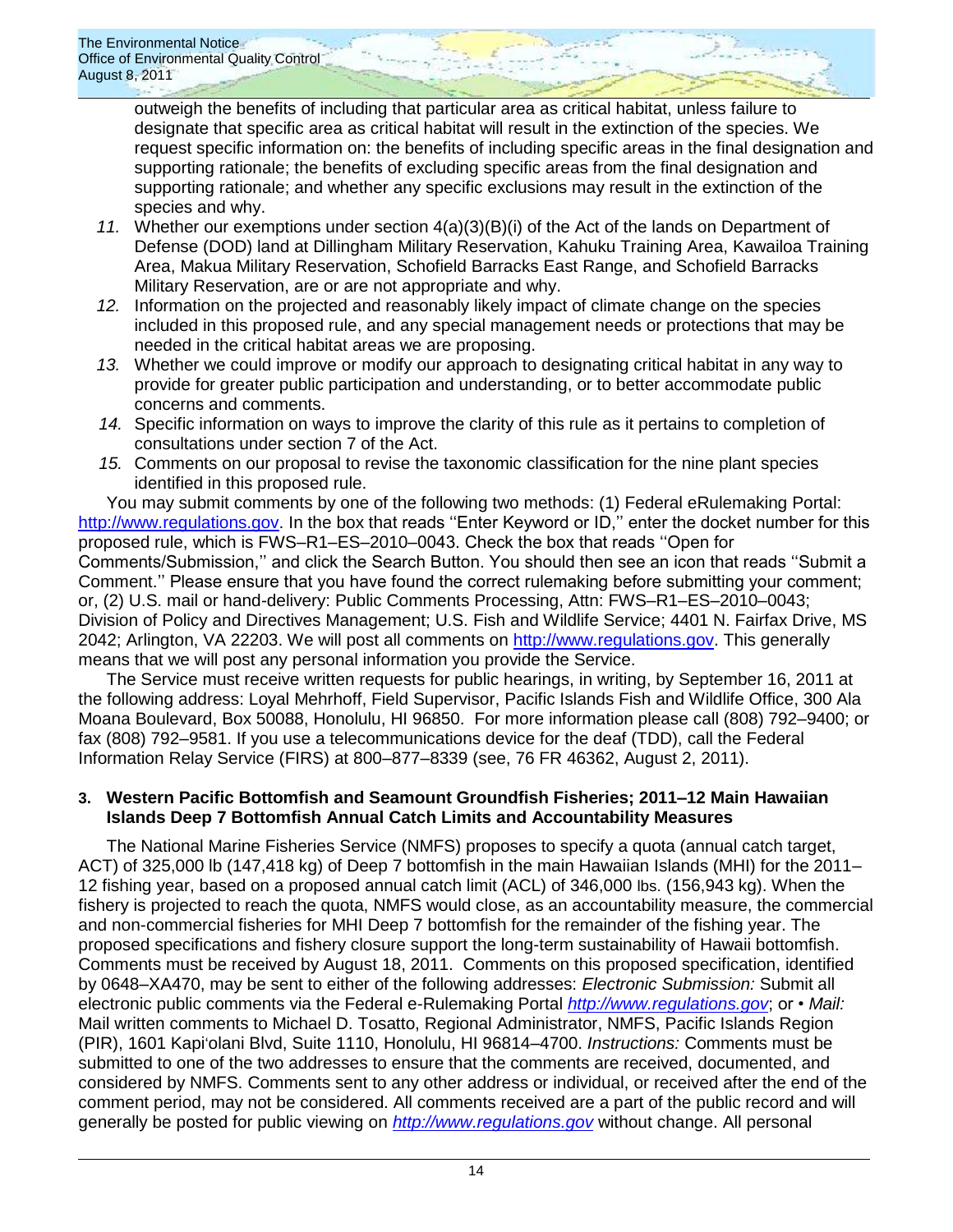identifying information (*e.g.*, name, address, etc.) submitted voluntarily by the sender may be publicly accessible. Do not submit confidential business information, or otherwise sensitive or protected information. NMFS will accept anonymous comments (enter "N/A" in the required fields if you wish to remain anonymous). Attachments to electronic comments will be accepted in Microsoft Word or Excel, WordPerfect, or Adobe PDF file formats only. An environmental assessment (EA) was prepared that describes the impact on the human environment that would result from this proposed action. Based on the EA, NMFS prepared a finding of no significant impact (FONSI) for the proposed action. Copies of the EA and FONSI are available from *[http://www.regulations.gov](http://www.regulations.gov/)*.

For more information contact Jarad Makaiau, NMFS PIR Sustainable Fisheries at (808) 944–2108 (see, 76 FR 46719, August 3, 2011).

## **ENVIRONMENTAL COUNCIL**

The Environmental Council has a tentative meeting scheduled for August 18, 2011. Please go to the State [Calendar](http://calendar.ehawaii.gov/calendar/html/event) website six days prior to the meeting date to review the agenda. For more information, contact the Council at [environmental.council@doh.hawaii.gov](mailto:environmental.council@doh.hawaii.gov) or call (808) 586-4185.